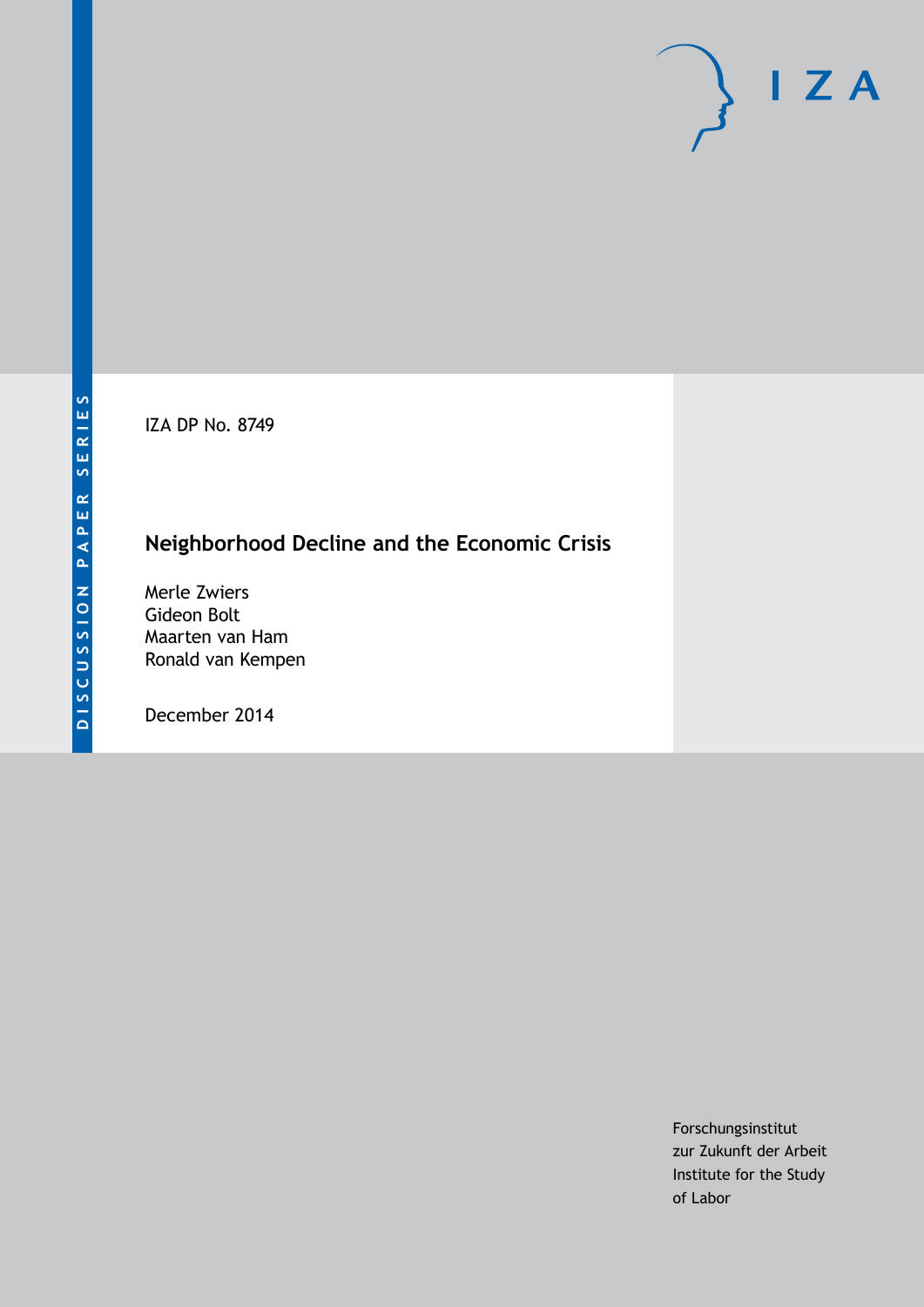# **Neighborhood Decline and the Economic Crisis**

## **Merle Zwiers**

*Delft University of Technology*

## **Gideon Bolt**

*Utrecht University*

### **Maarten van Ham**

*Delft University of Technology and IZA*

## **Ronald van Kempen**

*Utrecht University*

Discussion Paper No. 8749 December 2014

IZA

P.O. Box 7240 53072 Bonn **Germany** 

Phone: +49-228-3894-0 Fax: +49-228-3894-180 E-mail: [iza@iza.org](mailto:iza@iza.org)

Any opinions expressed here are those of the author(s) and not those of IZA. Research published in this series may include views on policy, but the institute itself takes no institutional policy positions. The IZA research network is committed to the IZA Guiding Principles of Research Integrity.

The Institute for the Study of Labor (IZA) in Bonn is a local and virtual international research center and a place of communication between science, politics and business. IZA is an independent nonprofit organization supported by Deutsche Post Foundation. The center is associated with the University of Bonn and offers a stimulating research environment through its international network, workshops and conferences, data service, project support, research visits and doctoral program. IZA engages in (i) original and internationally competitive research in all fields of labor economics, (ii) development of policy concepts, and (iii) dissemination of research results and concepts to the interested public.

IZA Discussion Papers often represent preliminary work and are circulated to encourage discussion. Citation of such a paper should account for its provisional character. A revised version may be available directly from the author.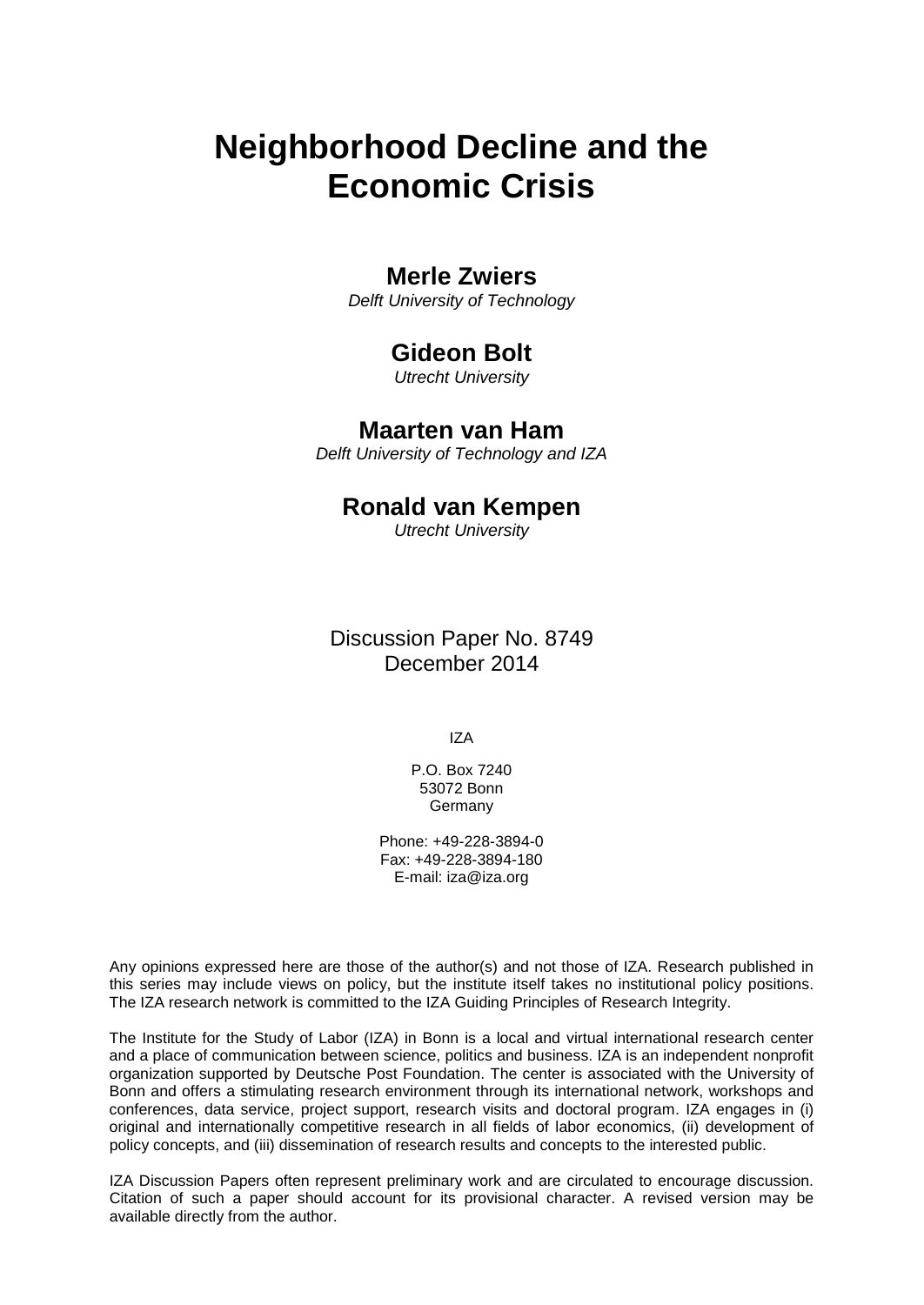IZA Discussion Paper No. 8749 December 2014

# **ABSTRACT**

# **Neighborhood Decline and the Economic Crisis**

Neighborhood decline is a complex and multidimensional process. National and regional variation in economic and political structures (including variety in national welfare state arrangements), combined with differences in neighborhood history, development and population composition, makes it extremely difficult to identify a unilateral process of neighborhood decline over time. Some scholars have tried to develop all-encompassing models to explain neighborhood decline; others have studied more deeply the relevance of a limited number of factors and developments in processes of decline. The literature has paid little attention to the influence of economic development on neighborhood development, and surprisingly, few studies have focused on the effects of the economic crisis on urban neighborhoods. The recent global economic and financial crisis affected many European and North-American cities in terms of growing unemployment levels and rising poverty in concentrated areas. At the same time, urban investments such as urban restructuring and neighborhood improvement programs have decreased, or come to a halt altogether. By reviewing existing literature, this paper aims to contribute to an understanding of neighborhood decline in light of the economic crisis. By formulating ten hypotheses about the ways in which the economic crisis might interact with processes of neighborhood decline, this paper aims to push the debate on neighborhood decline forward and calls for more contextualized research on neighborhood change. We will highlight challenges for future research and point to factors that need to be taken into consideration in a post-crisis society.

JEL Classification: I32, I38, O18, R23

Keywords: neighborhood decline, economic crisis, neighborhood regeneration, policy, housing market

Corresponding author:

Merle Zwiers OTB - Research for the Built Environment Faculty of Architecture and the Built Environment Delft University of Technology PO Box 5030 2600 GA Delft The Netherlands E-mail: [m.d.zwiers@tudelft.nl](mailto:m.d.zwiers@tudelft.nl)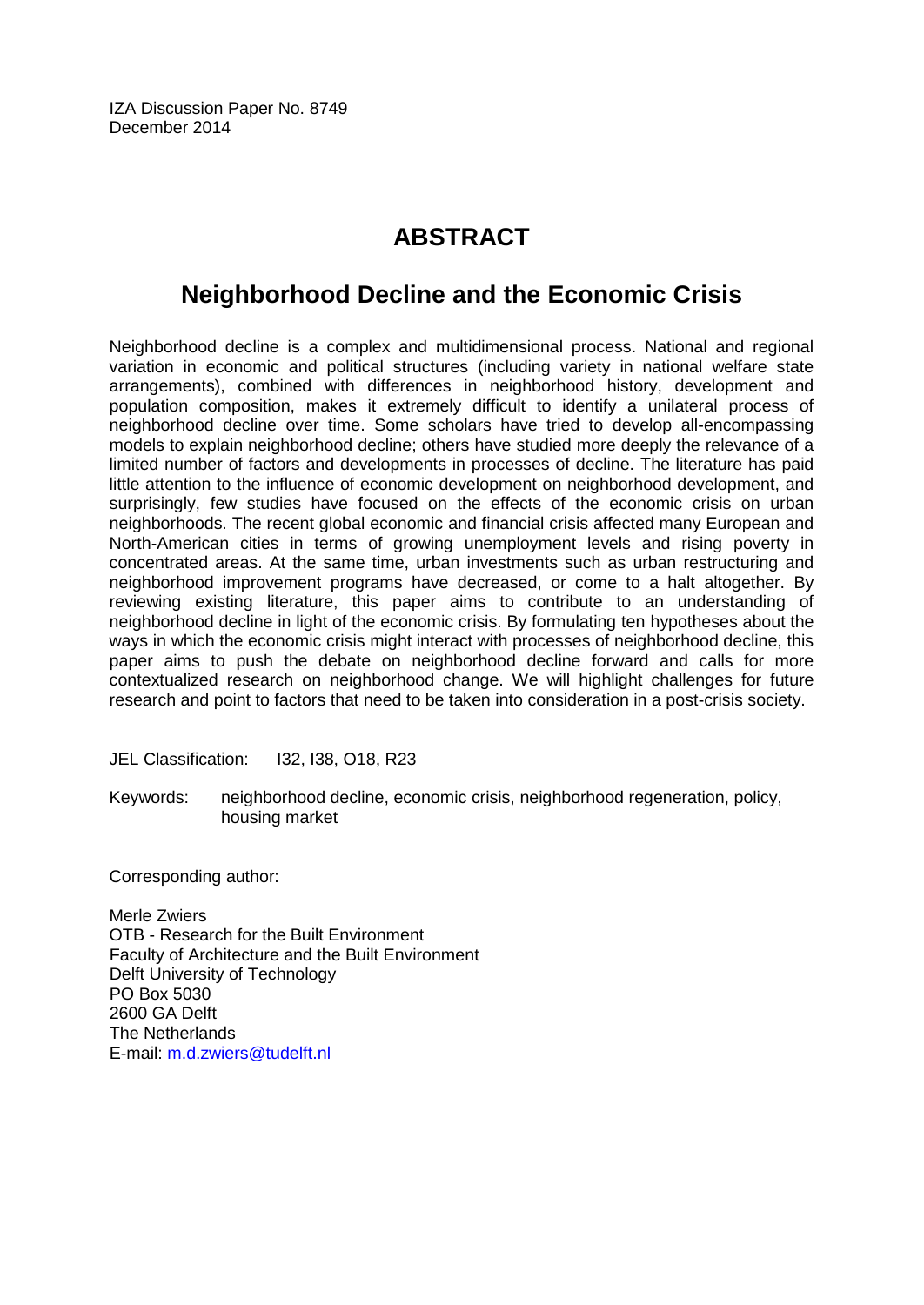#### **Introduction**

The global financial and economic crisis, which started in 2008, has had a major impact on our societies.The declining economy and growing unemployment levels were followed by major budget cuts on social provisions. This has led to an absolute growth in the number of disadvantaged households and has further deteriorated the disadvantaged situation of many poor households on both sides of the Atlantic. The average income of the total population across the OECD countrieshas stagnated between 2007 and 2010, while the average income of households in the lowest income decile has experienced an annual decline of 2 percent (OECD, 2013). In many countries the financial crisis has also had a major impact on the housing market, evidenced by a large drop in houseprices and in the number of sales in both existing housing stocks and new-build housing (van der Heijden et al., 2011).

The crisis hit almost every homeowner or renter in one way or another. The consequences of the crisis are probably most felt by disadvantaged households in the most disadvantaged neighborhoods of our cities. In the United States, for instance, sub-prime and predatory lendinghave particularly affected low-income and minority households, leading to a concentration of foreclosures in disadvantaged neighborhoods (Aalbers, 2009).While deprived neighborhoods have received continuous attention in academic and political debates over the past hundred years or so, the recent crisis has intensified this attentionas neighborhoods have been placed at the heart of our understanding of inequality. The European Commission, for example, has argued that inequality has a particular spatial outcome in the sense that the poorest people increasingly live in the most disadvantaged neighborhoods (European Commission, 2010). In the Europe 2020 Strategy, the European Commission pays particular attention to the territorial dimension of poverty, as they argue that "the nature of disadvantage affecting people in situations of poverty is influenced by the area where they live" (European Commission, 2010, p. 13).

While there is much debate on the importance of these so-called 'neighborhood effects' (e.g. Oreopoulos, 2003; Bolster et al., 2007; Chesire, 2007; Van Ham and Manley, 2010; 2012; Galster, 2012; Van Kempen and Wissink, 2014), the statement from the European Commission indicates that disadvantaged neighborhoods have been put back on the political agenda in light of the financial crisis. While it is fair to say that we are still grasping to understand the long-term effects of the crisis on our cities and communities, there are already many studies that focus on the effects of the economic crisis on, for example, health outcomes (e.g., Gili et al., 2012), social policies (e.g., OECD, 2014), inequality (e.g., Immervoll et al., 2011; Bellman and Gerner, 2011) and on the housing market (e.g., Van der Heijden et al., 2011). But interestingly enough, there are very few recent empirical studies that focus on the relation between the economic crisis and neighborhood decline.

The recent economic crisis does raise new questions about the future development of neighborhoods. Can we expect an increasing speed of decline in some neighborhoods? Which neighborhoods, and maybe more importantly which residents, will particularly suffer from such decline? How will the crisis on the housing market influence neighborhoods, both in terms of their physical characteristics and their population composition? Increasing unemployment in many cities forces homeowners to sell their dwellings below market value; will this lead to neighborhood decline and how does this affect surrounding properties? At the same time, increasing unemployment combined with austerity measures creates a large group of households that is in need of affordable (social) housing. However, in many European and American cities the social housing stock is limited (and becomes even smaller because of demolition and selling off parts of the stock) and waiting lists are long. Will this lead to increasing (illegal) 'milking' of properties, fuelling neighborhood decline? And ultimately,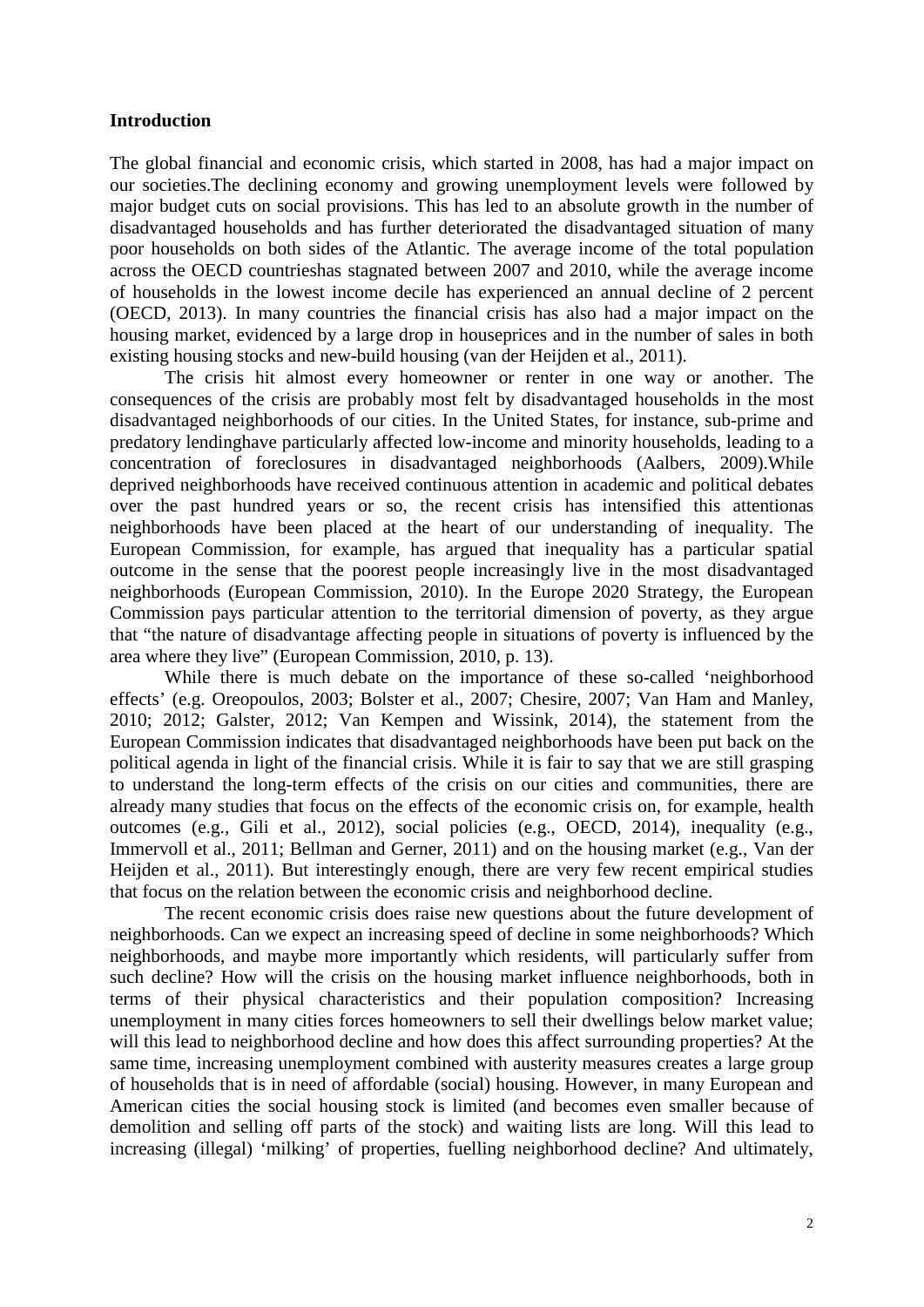will the economic crisis lead to increasing neighborhood decline and increasing levels of income and ethnic segregation?

In view of these concerns, this article sets out to identify factors that affect neighborhood decline in light of the (aftermath of the) economic crisis. The main goal of this article is to push the debate on neighborhood decline forward and to call for more research on the spatial consequences of the economic crisis, and, as such, on the territorial dimensions of increasing inequality. Instead of trying to create another all-encompassing, universal model of neighborhood decline, this article aims to identify factors that can potentially play a role in processes of neighborhood decline in different contexts. Our argument is structured around the assumption that the housing and economic crisis has a (potential) effect on each of these factors. For each factor we formulate a hypothesis about how the crisis is expected to fuel neighborhood decline.

We will start with a short discussion of definitions of neighborhoods and neighborhood decline. This is followed by a section on the geographies of the economic crisis. We will then pick out important elements from existing studies which will be followed by hypotheses about the ways in which these elements relate to the economic crisis. A total of ten hypotheses will be formulated about the ways in which the economic crisis interacts with neighborhood decline. The conclusion brings our arguments together and calls for more contextualized longitudinal research on the individual level.

#### **Defining Neighborhoods and Neighborhood Decline**

#### *Neighborhood*

What is a neighborhood? Numerous definitions exist. According to Galster (2001, p. 2111), the term neighborhood is like pornography: hard to define precisely, but everyone knows (more or less) what it is when they see it. Asking interviewees about their neighborhood made it clear that self-definitions often work very well as the outcomes show much overlap between interviewees.Most people can define their residential neighborhood by referring to hard borders such as roads, rivers and railway lines. Apart maybe from homogeneous American suburbs, definitions of neighborhoods based on similarity in housing types, such as rental dwellings or single-family owner-occupied houses, are less easy. This is especially the case in mixed-housing areas. Some definitions of neighborhood are based on distance: the neighborhood then covers the area from which you can reach important destinations (primary school, shops, and friends) within walking distance (e.g. Morris and Hess, 1976). In some definitions authors refer explicitly to the existence of social bonds in the area (e.g. Warren, 1981; Downs, 1981; and Schoenberg, 1979, all cited in Galster, 2001): a neighborhood is not a neighborhood without such social bonds. Galster defines neighborhood as "… bundles of spatially based attributes associated with clusters of residences, sometimes in conjunction with other land uses" (Galster, 2001, p. 2112). The "spatially based attributes" refer to, for example, the characteristics of buildings, and infrastructural, demographic, class status, social-interactive, and sentimental characteristics.

In practice, the operationalization of neighborhoods is often dependent on the availability and quality of data. Although in recent years data has become available on a low spatial level (such as 100x100 meters grids; see van Ham et al., 2014) which allow researchers to construct their own neighborhoods, many researchers actually rely on existing standard administrative boundaries. Such areas are usually pre-defined by historical, structural and infrastructural characteristics. Within such areas other characteristics can then be measured, such as housing quality, house prices, demographic and economic characteristics. However, the use of existing administrative boundaries may complicate neighborhood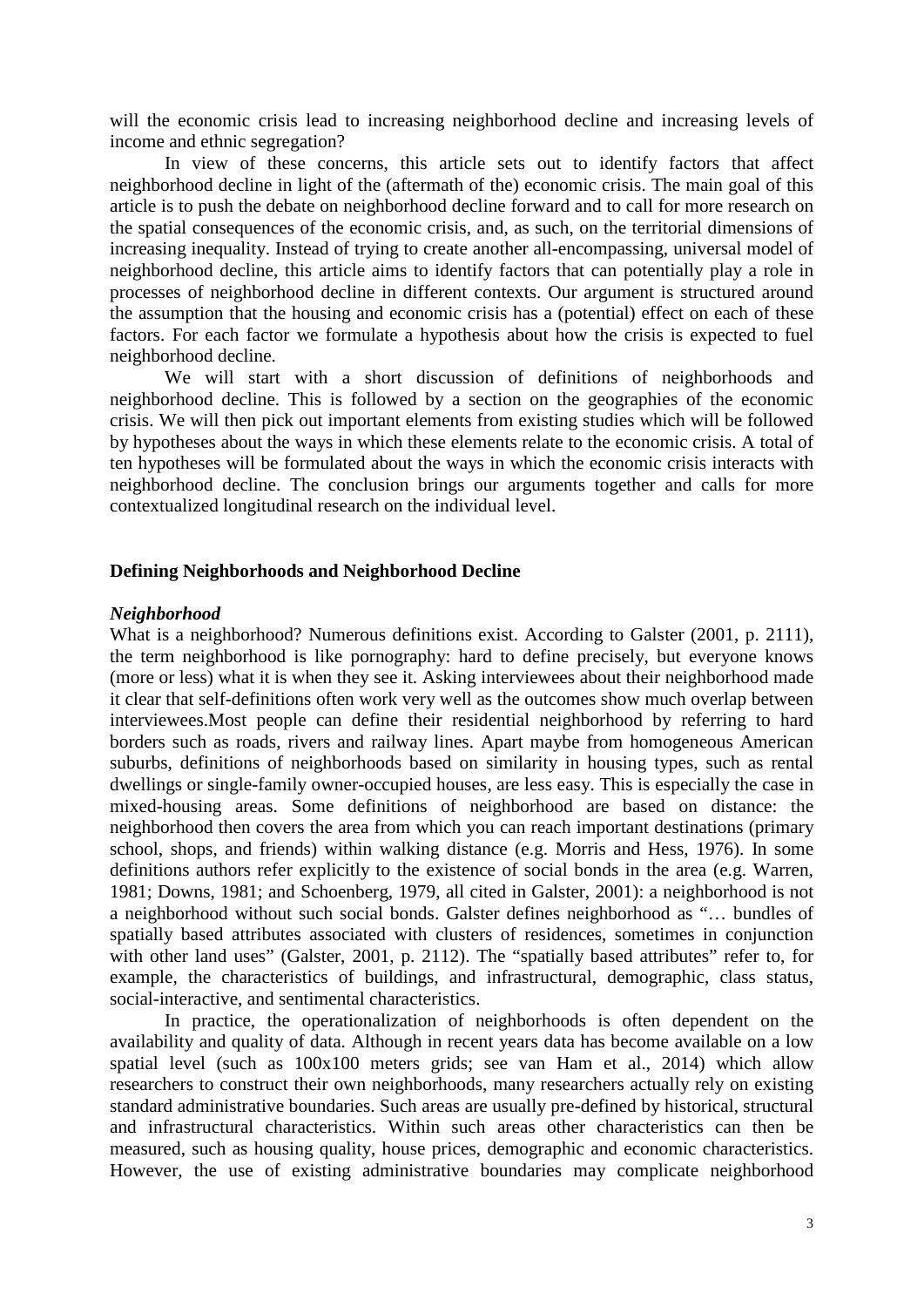research because boundaries and definitions can change over time; are likely to differ between countries; and may not reflect social reality (cf. Sampson et al., 2002). For our purposes it is sufficient to use a rather general and pragmatic definition of neighborhood: a neighborhood is a meaningful spatial unit for which a number of physical, economic and social characteristics can be measured. The size of a neighborhood may vary per city.

#### *Neighborhood Decline*

Neighborhoods can develop in different directions: a neighborhood can be very stable over years or even decades, housing similar types of people, with similar demographic and economic characteristics. Neighborhoods can experience upgrading, indicated by, for example, rising house prices, an outflow of low income households and an inflow of more affluent households. The extensive literature on gentrification (e.g., Lees, 2008; Doucet, 2014) documents such processes very well. Neighborhoods can also show a process of downgrading, indicated by declining house prices, an inflow of low-income households and an outflow of more affluent households. However, neighborhood upgrading and downgrading are not mutually exclusive processes and can take on different forms in different contexts. Upgrading and downgrading of neighborhoods do not necessarily have external causes. Insitu changes such as an aging population, processes such as fertility and mortality within the neighborhood, and changes in the employment status of the sitting population might also be causes of change. Incumbent up- and downgrading refers to the changing socioeconomic profile of the resident population within an area (e.g., Teernstra, 2014). It is an empirical question how important external forces and internal developments are for the developments of neighborhoods, this can differ per country, city, or even per neighborhood. To empirically address such questions there is a need for individual-level data over longer periods of time. Such data have not always been available in all countries, however, as better data becomes available, researchers should aim to take a richer array of longitudinal individual and spatial variables into account (Van Ham and Manley, 2012).

In this paper, we use a broad definition of neighborhood decline: *any negative development in the physical, social or economic conditions of a neighborhood as experienced by its residents or other stakeholders*. We especially regard the view of residents important because policy makers often have different associations with neighborhood decline than residents. For example, residents may feel increasingly unsafe in their neighborhood even though this is not reflected in objective crime rates (Van Beckhoven et al., 2009). Or policy makers might label a neighborhood as a declining neighborhood even though this view is not shared by all residents. Therefore, policy definitions of decline do not always do justice to the lived experiences of residents.

It is important to notice that separating cause and effect in processes of neighborhood decline is extremely difficult, especially because processes of neighborhood decline are often set in motion by a chain reaction of a combination of social, economic or physical processes. Are, for example, technical problems with dwellings the *result* of decline because owners are not willing to invest in properties in a declining neighborhood, or are they the *cause* of decline because certain groups of residents leave neighborhoods with dwellings which are in a poor state of maintenance?

Finally, we find that the term neighborhood decline is often used in a very normative and stigmatizing way: is it fair to say that the inflow of low-income or ethnic minority groups equals neighborhood decline? Without joining the debate on segregation too much, we do raise some critical awareness about some of these often implicit assumptions.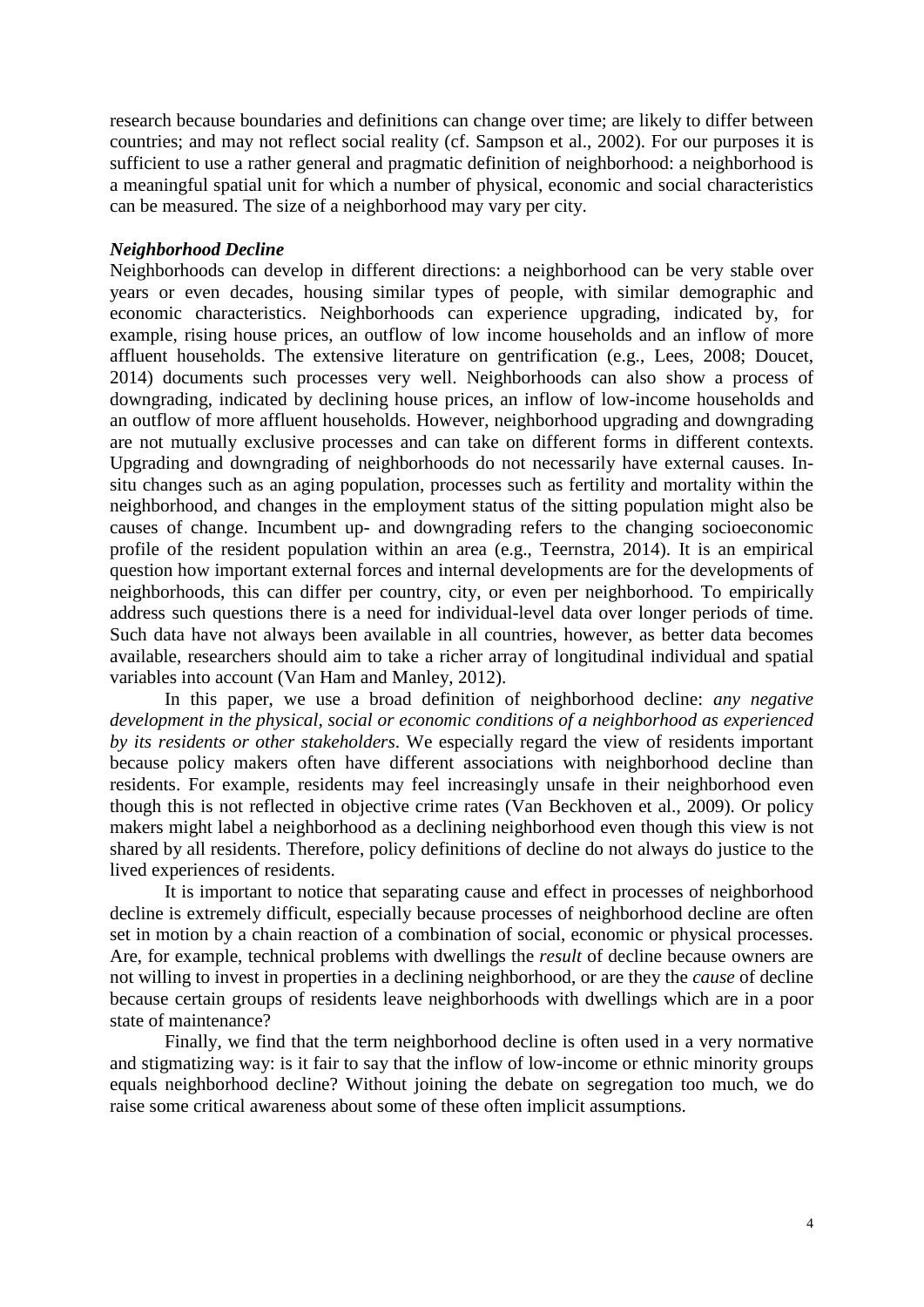#### **The Geographies of the Economic Crisis**

Globalization implies that what happens in one country is increasingly affecting the situation in other countries. The financial market has become increasingly global, and this explains why the collapse of the sub-prime mortgage market and house price bubble in the United States has had repercussions on a global scale (Martin, 2011). Besides its major impact on the economy, the crisis has affected housing markets in different ways. First, the economic crisis has some predictable effects on the supply side of the housing market: in many countries, bank lending terms on mortgages tighten, the willingness of banks to lend money to prospective owners declines, investors in buildings become more selective, avoiding projects with too much risk, and regeneration and restructuring initiatives may be put on hold (Boelhouwer and Priemus, 2014; Raco and Tasan-Kok, 2009). Such developments lead to fewer possibilities of households to move, because the supply side of the housing market offers fewer opportunities. Second, the demand side of the housing market has changed. On both sides of the Atlantic, the financial crisis has led to high levels of unemployment, which left households unable to pay their mortgage and other debts. As many governments have cut spending because of extreme and quite sudden deficits, social safety nets and benefits are reduced, causing financial problems for low-income households. Often this leads to housing affordability problems: some may have to move to cheaper dwellings and less attractive neighborhoods, others have to stay put, because moving is too expensive or alternatives not available, or because negative equity makes it impossible for them to move.

Although the financial crisis has affected housing markets across the globe, which might suggest that geography does not matter much (Martin, 2011), different types of neighborhoods have experienced the crisis in different ways. Some neighborhoods might have experienced hardly any effects; in other neighborhoods income levels might have dropped because of in-situ changes such as rising unemployment; and again other neighborhoods might experience strongly declining housing values and a changing population composition. Despite arguments that increasing globalization makes the "local" less important and that people can go 'anywhere', the neighborhood is still important; the "degree of importance depends on who you are and where you are" (Forrest, 2000, p.30). We might add that it also depends on "when" you are: in times of crisis, (financial) limitations may make it more difficult for people to just "go" anywhere. While we have little insight in the effects of the crisis on the neighborhood level, it is likely that these effects differ between neighborhoods and residents, depending on several factors such as the quality of the existing housing stock, the status of local economies and the labor market, local incomes, opportunities for the creation of new dwellings and the population composition. As the unemployment rate rises most sharply amongst people with a low income and a low education, the effects of the crisis are likely to be felt the most in the most disadvantaged neighborhoods.

The economic crisis has fuelled the debate on neighborhood dynamics and this paper therefore calls for more research on the ways in which the crisis influences spatial patterns of increasing inequality.The aim of the present paper is to give an elaborate account of the literature on neighborhood decline with a special focus on the role of the economic crisis. Our goal is not to create the next all-encompassing model that explains neighborhood decline. Our aim is more modest: to make an inventory of the possible main effects of the global economic and financial crisis on neighborhood decline. In doing this, we take into account several factors and developments that have been identified by other authors, but we focus on their interrelations with economic developments.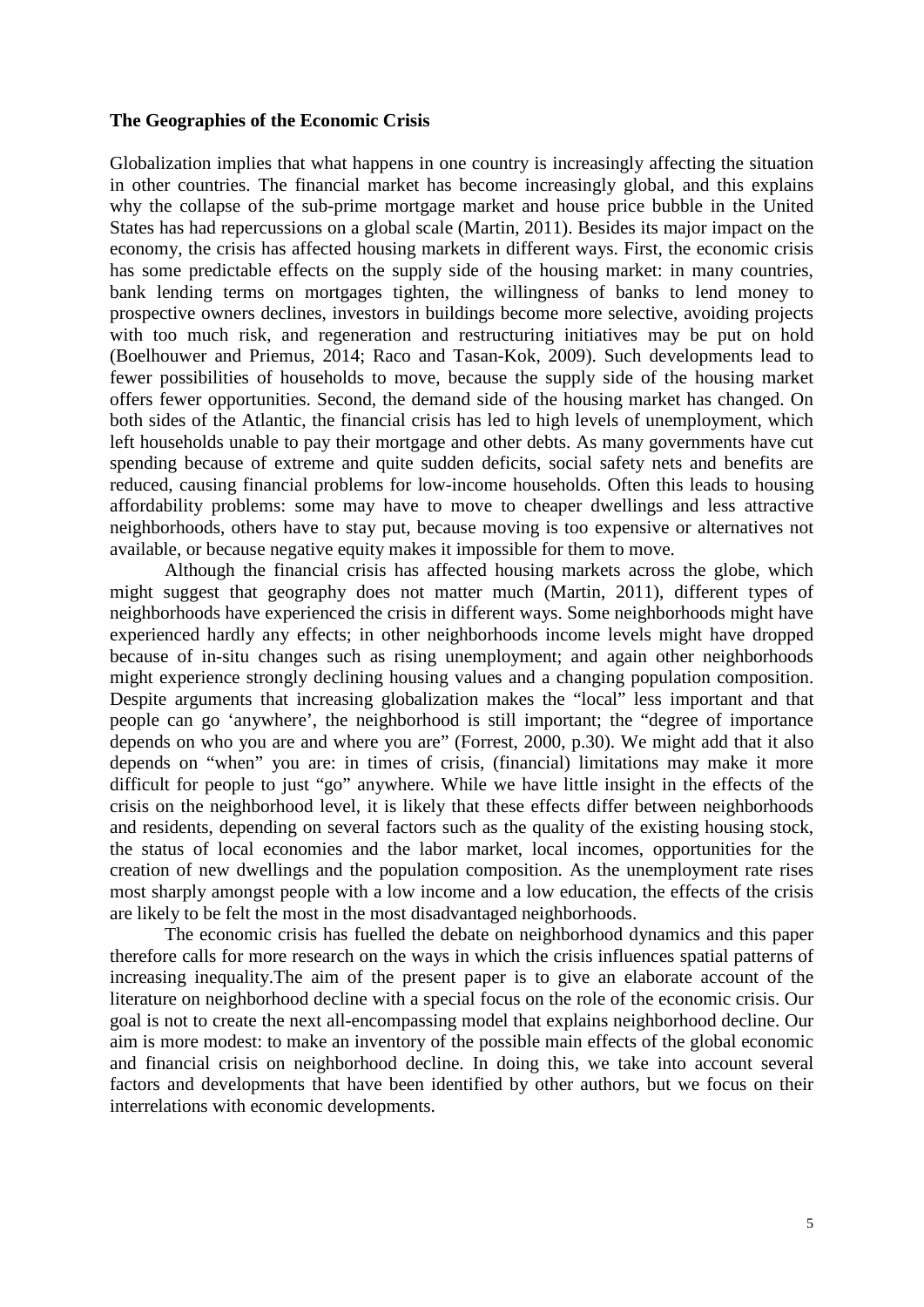#### **The Role of the State and the Housing Market**

Differences in welfare state regimes are an important explanation for the wide range of differences in housing systems between countries. In countries where the government has historically been strongly involved in the development of affordable (social) housing, such as Denmark, Sweden and the Netherlands, the quality and the size of the social and public housing stock used to be high (Van Kempen and Priemus, 2002; Tsenkova and Turner, 2004; Teernstra and Van Gent, 2012). This relatively high quality has mitigated processes of neighborhood decline and has led to relatively low levels of income segregation in these countries. However, over the past few decades, severe cuts in housing subsidies took place in these countries and they have moved towards a more market-regulated housing system, where the responsibility for social housing shifted from public authorities to housing associations or social landlords. Housing associations are dependent on private funding to construct new social rented dwellings (Van Kempen and Priemus, 2002). The time that high-quality social housing is built by public authorities is over (e.g., Boelhouwer and Priemus, 2014).

The economic crisis has led to the implementation of many budget cuts and austerity programs that came on top of the cuts in housing subsidies that were implemented before the crisis. Together, these budget cuts have had an important impact on the opportunities for households on the housing market. Firstly, housing market access is largely determined by the financial position of households and governments play an important role in influencing the economic situation of households through income transfers or social security policies (cf. Lindbeck, 2006; Swank, 1998). Austerity programs and budget cuts directly affect the financial resources of households. Secondly, there have been substantial drops in house prices and housing construction has stagnated in many places (van der Heijden et al., 2011), although the effects have been less dramatic in countries with highly regulated housing finance systems, like Germany and Austria (Whitehead et al., 2014).

The declining production of affordable housing in combination with lower and more restrictive subsidies for renters limits their options to choose where to live. Financial restrictions force low-income groups to concentrate in neighborhoods where affordable housing options are still available. It can easily lead to increasing concentrations of lowincome groups in the worst areas.

#### *Hypothesis 1*

*Austerity programs and budget cuts will lead to a smaller social safety net for vulnerable groups on the one hand, and to more limited options on the social housing market for lowincome groups on the other, leading to increasing concentrations of low-income groups in particular neighborhoods.*

The extent of the impact of the crisis on the housing market depends on the volatility and structure of local and regional housing markets in different countries (van der Heijden et al., 2011). Over the past few decades, many countries have stimulated home-ownership because of the positive aspects associated with home-ownership (for overviews see Kleinhans, 2004; Kleinhans and van Ham, 2013). To encourage wealth accumulation through home-ownership, governments have made it possible for low to middle income groups and first-time buyers to obtain a mortgage. Because these groups were hit hardest by the economic crisis – interms of unemployment and declining incomes – theyare struggling the most with paying off their mortgages and are left with large debts in some cases. In the United States, sub-prime and predatory lending practices have disproportionally targeted disadvantaged groups in disadvantaged neighborhoods (Aalbers, 2009; Martin 2011). Sub-prime lending refers to the provision of mortgages at higher fees and interest rates, while predatory lending entails the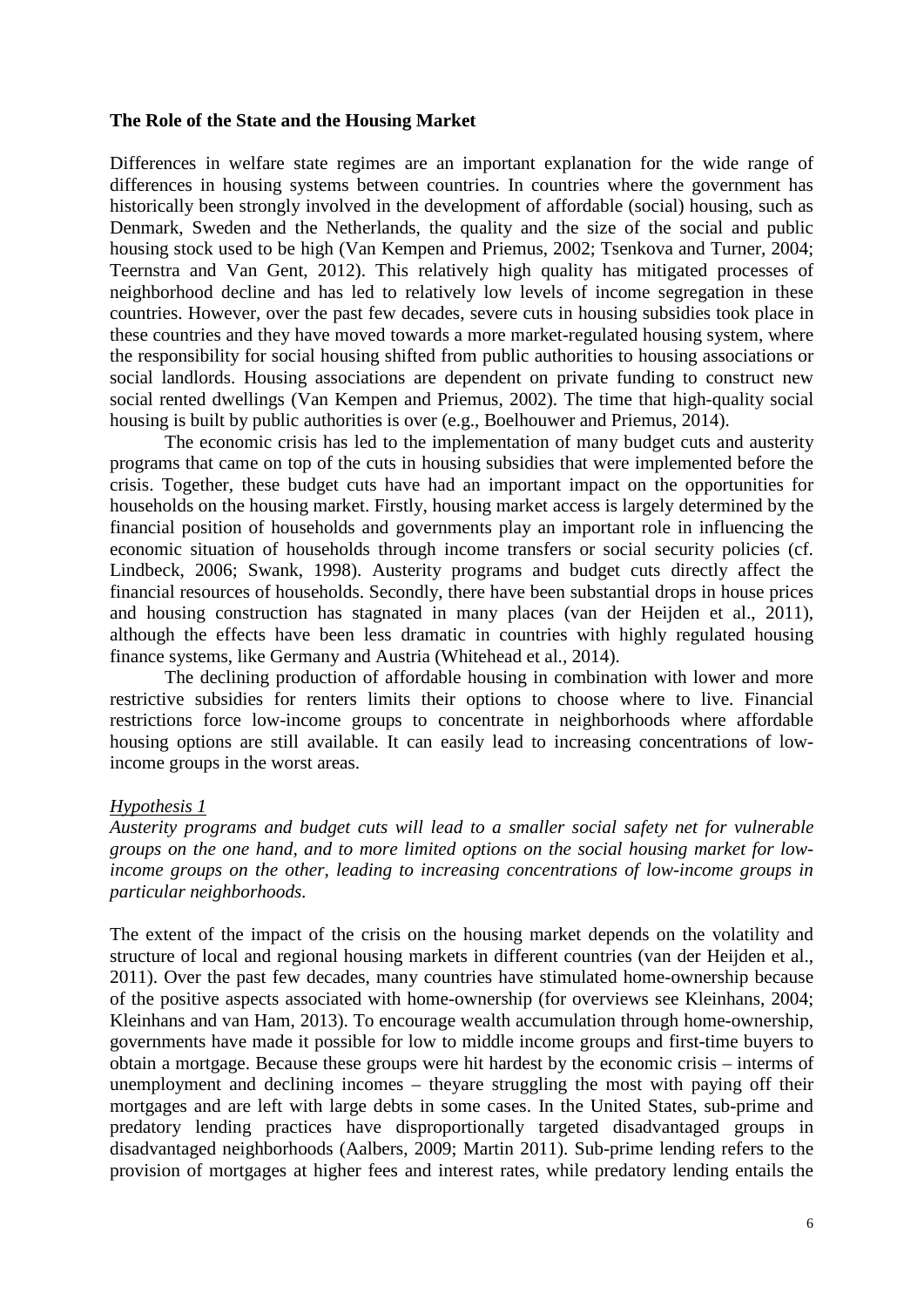imposition of excessive fees and interest rates (Aalbers, 2013). Many of these homeowners have seen the value of their homes drop during the crisis, and those who are unable to pay their mortgages are faced with displacement as the result of foreclosures. Often, a high rate of foreclosures in a neighborhood is associated with neighborhood decline because of increasing crime rates (Newman, 2009; Ojeda, 2009; Martin, 2011). In the US, this leads to strong spillover effects of housing values, crime and neighborhood decline on surrounding areas, making it extremely difficult for sitting residents to refinance or sell their properties (Immergluck, 2009; Lardner, 2008; Newman, 2009; Aalbers, 2009; Martin, 2011).

#### *Hypothesis 2*

*The effects of the crisis on neighborhoods are stronger in those countries that have actively stimulated home-ownership. Especially neighborhoods with an overrepresentation of low to middle income households and first-time buyers will be affected by processes of decline.*

In countries where there was a deliberate policy to expand home-ownership prior to the crisis, it will be more difficult for low to middle income groups and first-time buyers to obtain a mortgage than in the past (Boelhouwer and Priemus, 2014; Clark, 2013).It is likely that the mortgage finance market will be reformed to ensure the affordability and creditworthiness of households and individuals and reduce the hereto related defaults risks (Martin, 2011). Mortgage securitization then ultimately means that particular groups and areas are excluded from the mortgage housing market (ibid). When mortgages are only provided to high-income groups in specific areas, low to middle income groups are forced to turn to the rental sector that is often concentrated in particular areas.

#### *Hypothesis 3*

*Mortgage market reforms are likely to exclude low to middle income groups and first-time buyers, creating a large group in need of affordable housing. At the same time, mortgage market reforms will lead to declining home-ownership in particular areas, creating a spatial divide based on different tenures.* 

#### **Urban Renewal**

Over the past decades, many European countries, such as the United Kingdom, Sweden, Denmark and the Netherlands, have implemented neighborhood regeneration programs. The general goal of these programs was to reduce the relative inequality between the most disadvantaged neighborhoods and the city or national average (Jivraj, 2012). The ways in which these urban renewal programs are pursued in practice differs between countries (Skifter Andersen, 1999; Van Gent, 2010). However, in most countries policies were implemented to improve the situation in deprived neighborhoods through housing diversification. Examples are HOPE VI in the United States, the Urban Restructuring Program in the Netherlands and the New Deal for Communities in the United Kingdom (e.g., Goetz, 2010; Bolt and Van Kempen, 2011; Phillips and Harrison, 2010).

It is believed by many policy makers that the mixing of different socioeconomic groups in disadvantaged areas will lead to neighborhood upgrading (Andersson and Musterd, 2005; Van Gent et al., 2009). In many cases, urban regeneration implied the demolition of low cost rental dwellings, and often (but not always) low-quality dwellings, replacing them by more upmarket owner-occupied and expensive rental dwellings. In this way, spatial concentrations of low cost rental dwellings were broken up, and, consequently, concentrations of low-income households were dispersed over the rest of the city or the urban region. The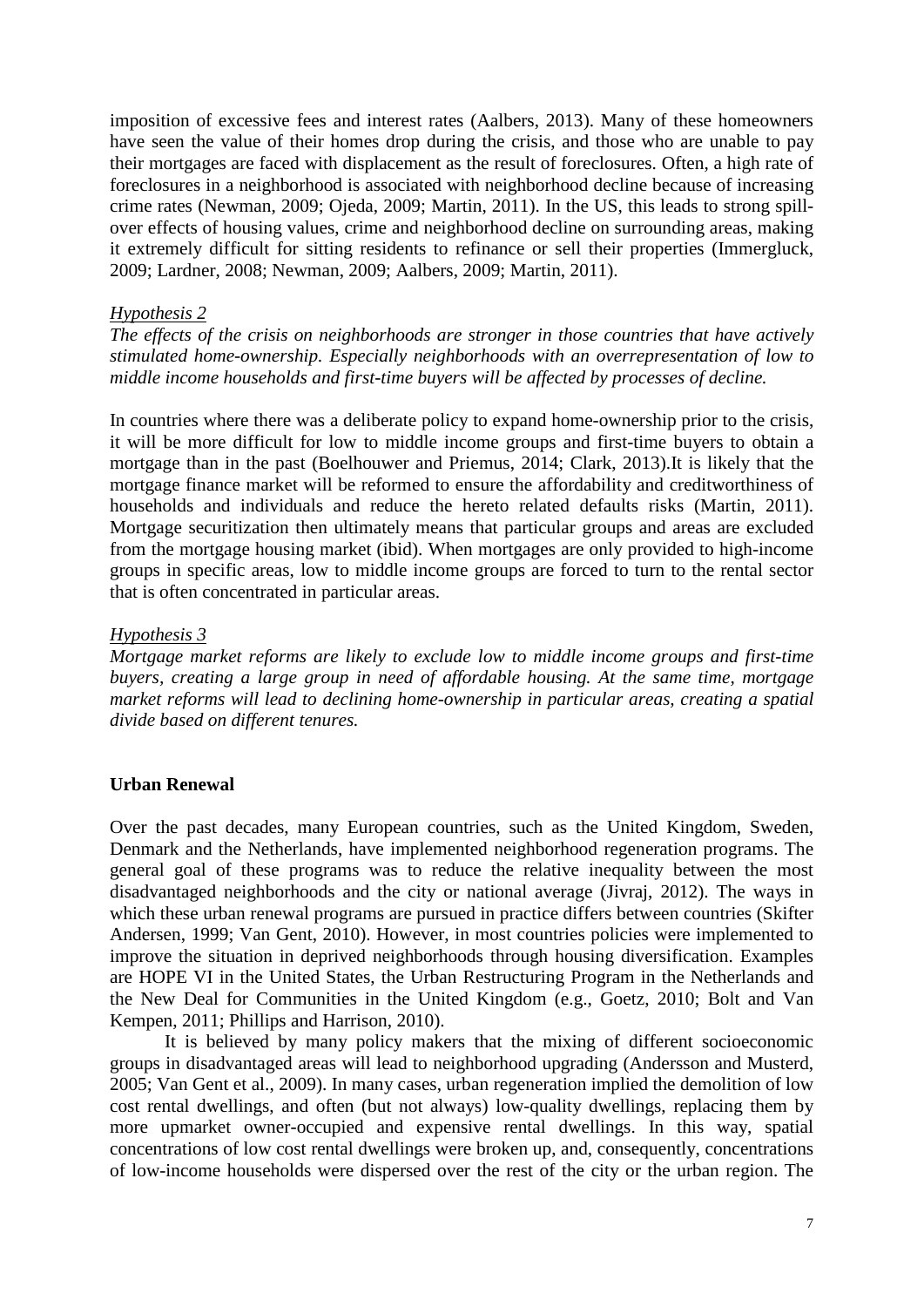original residents of the demolished dwellings were forced to relocate to other (often nearby, often also disadvantaged) neighborhoods where affordable housing was still available (Crump, 2002; Van Kempen and Priemus, 2002; Bolt et al., 2008; Posthumus et al., 2013), as these residents did not have the means to move to the more expensive newly created housing in the regeneration area (Kleinhans and Varady, 2011). It has thus been argued that regeneration programs may lead to the downgrading of other (surrounding) neighborhoods, because the previous spatially concentrated deprivation becomes dispersed over a larger geographical area (Andersson et al., 2010; Brama, 2013; Posthumus et al., 2013).

While these mixing policies can be successful in improving the statistics of a neighborhood significantly, most of these policies have, however, been heavily criticized for failing to really improve the lives of the original residents (Goetz, 2010; Van Ham and Manley, 2012). Nevertheless, such programs are often seen as successful by policy makers, and it is fair to say that these programs have contributed to decreasing segregation to at least some extent (Musterd and Ostendorf, 2005). An argument that is often put forward is that countries such as the Netherlands and Sweden do not have ghetto-like neighborhoods *because*  of a strong government involvement and mixing policies. This raises the question whether the retreat of these governments as a result of the economic crisis will fuel a process of socioeconomic segregation and neighborhood decline. To what extent these neighborhoods will be subject to rapid processes of neighborhood decline will depend on the long-term effects of urban renewal programs (see also Tunstall, this issue).

#### *Hypothesis 4*

*The crisis will contribute most to processes of neighborhood decline and segregation in those countries with the strongest tradition of neighborhood renewal and mixing. The retreat of the government from the housing market, combined with budget cuts and austerity programs, will fuel neighborhood decline in those areas where government involvement functioned as a mitigating factor.* 

Besides urban renewal programs, another policy measure to improve the position of a neighborhood and its households has been to sell rental dwellings to sitting tenants or to new inhabitants when the rental dwellings became vacant. Research has shown that the sales of social housing hardly contribute to neighborhood upgrading and/or stability (see Kleinhans and Van Ham, 2013). Instead, selling off part of the (social or public) rental stock has been associated with residualization of social housing: because those with higher incomes, and those living in the better dwellings and neighborhoods are most likely to buy their dwellings, the remaining social housing stock will be of relatively low quality and home to lower income households (Forrest and Murie, 1983; Kleinhans and Van Ham, 2013). Thus, the effect of selling stock is often a larger concentration of low-income households in the worst parts of the rented stock (Meusen and Van Kempen, 1995). When these dwellings are spatially clustered, selling stock is a clear recipe for neighborhood decline.

In times of crisis, it becomes more difficult to sell rental dwellings. Mainly low to middle income groups were targeted for the sales of rental dwellings, and, as we have argued before, it becomes increasingly difficult for these groups to obtain a mortgage. Reducing the sales of rental dwellings stabilizes the process of residualization of the social housing stock to some extent, however, at the same time, it widens the gap between rental and owner-occupied dwellings. The sales of rented properties for relatively low prices made it possible for many low to middle income group to become home-owners. As this becomes increasingly difficult, affordable low to middle-cost owner-occupied dwellings are likely to more scarce.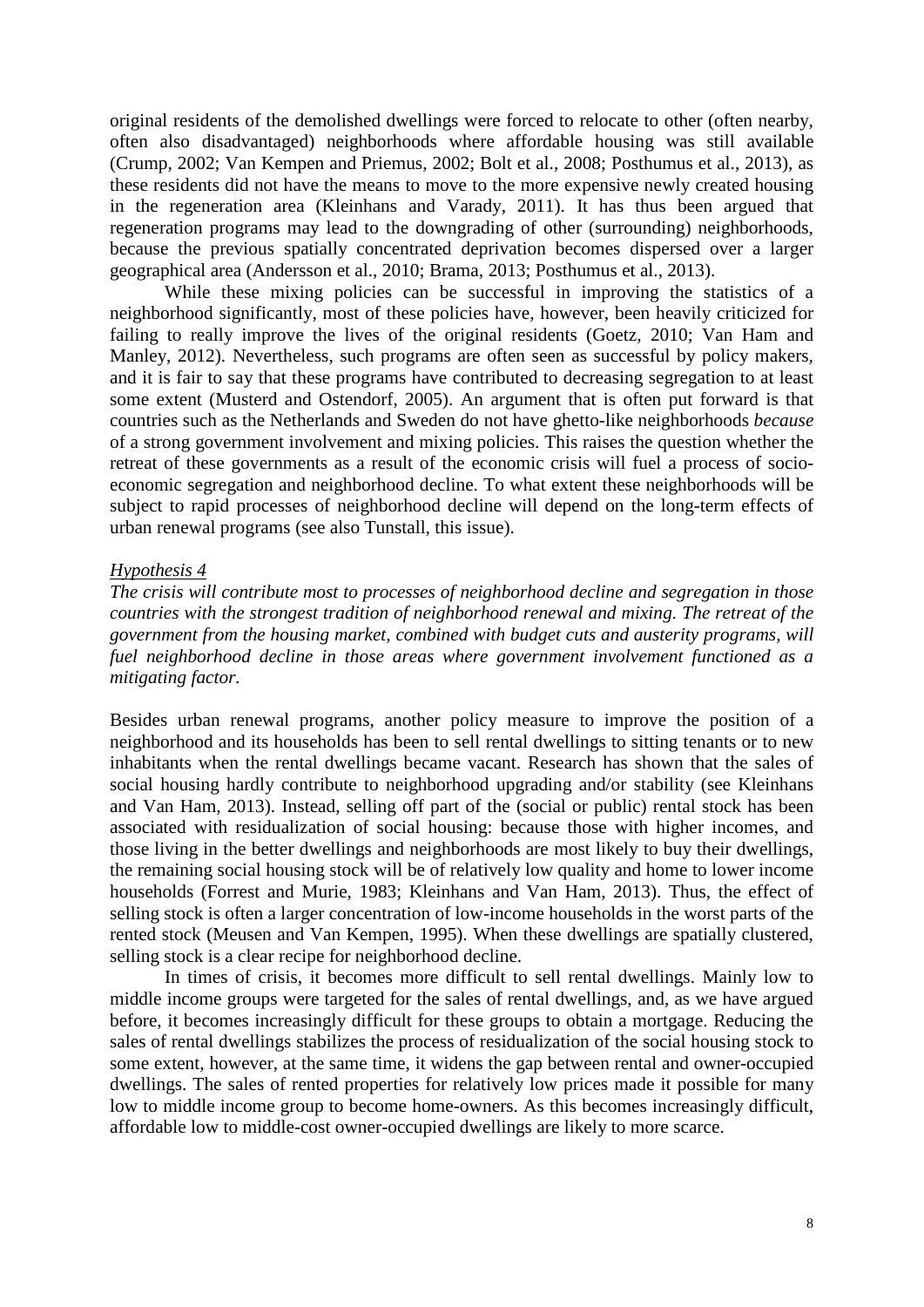*Hypothesis 5*

*The economic crisis slows down the sales of social rented dwellings. This will stabilize the process of residualization of the social housing stock and social housing estates.*

#### **The Starting Position, Social Cohesion and Residential Mobility**

In the previous sections we discussed several exogenous factors that can fuel or mitigate neighborhood decline, like the state of the economy, the involvement of the state in the housing market and urban renewal. At the same time internal factors also play a role in neighborhood decline. The *initial technical quality* of dwellings and neighborhoods forms an important material basis for the explanation of neighborhood decline. Some authors take an almost deterministic stance regarding the relevance of this "hard" variable (e.g., Newman, 1972; Coleman, 1985; and to a lesser extent Power, 1997).Recent research by Meen and colleagues (2013) has emphasized the relevance of this aspect and has shown how some areas maintain their high-quality status and position in the neighborhood hierarchy for a long time. They argue that some areas have always had a natural advantage over others because of their location and/or access to particular resources, such as a proximity to ports or transportation centers, or fertile soil. These advantages are then reinforced over time (Meen et al., 2013; Meen and Nygaard, 2011), similar to the reputation of a neighborhood (whether it is good or bad) that turns out to be sticky in the course of time (Sampson, 2009; Tunstall, 2015). The initial quality of a neighborhood is also influenced by the (dominant) housing type. Especially neighborhoods with post-war high-rise residential buildings are prone to processes of neighborhood decline through thelow quality of, and technical problems with, these buildings (e.g. Kleinhans, 2004; Dekker and Van Kempen, 2004; Van Beckhoven et al., 2009; Kearns, 2012).

The importance of the initial quality of dwellings and neighborhoods was first recognized by Prak and Priemus in 1986. They created a theoretical model of neighborhood decline that mainly concentrated on the Dutch/European situation of post-WWII social housing. In their model, they argue that the low quality of dwellings combined with several technical problems led to different (economic, social, technical) spirals of decline. Fuelled by increasing residential mobility; (social) landlords are faced with declining profits because of the outflow of middle- and higher-income groups and the inflow of low-income households. At the same time, higher turnover rates, residential problems and increasing maintenance costs to keep complexes attractive, will result in higher costs.

Especially in times of economic crisis, when financial resources are scarce, landlords and housing associations may reduce investment or maintenance costs (decreasing the quality of the housing stock further), leading to further decline. In times of crisis, it may thus be expected that the general picture described above will be reinforced in especially post-war neighborhoods. However, Turkington et al. (2004) and Musterd et al. (2009) have argued that, from an international perspective, it is important to realize that not all post-WWII mass housing estates in Europe are the same. Although such estates may at first sight all look alike, a deeper analysis indicates that some buildings and areas are much worse off than others, depending on the level of maintenance and investments. Moreover, in many countries these post-war neighborhoods were targeted for large-scale urban renewal programs. While the most disadvantaged estates were demolished or renovated, the overall share of post-war housing remained high in these neighborhoods (Dol and Kleinhans, 2012).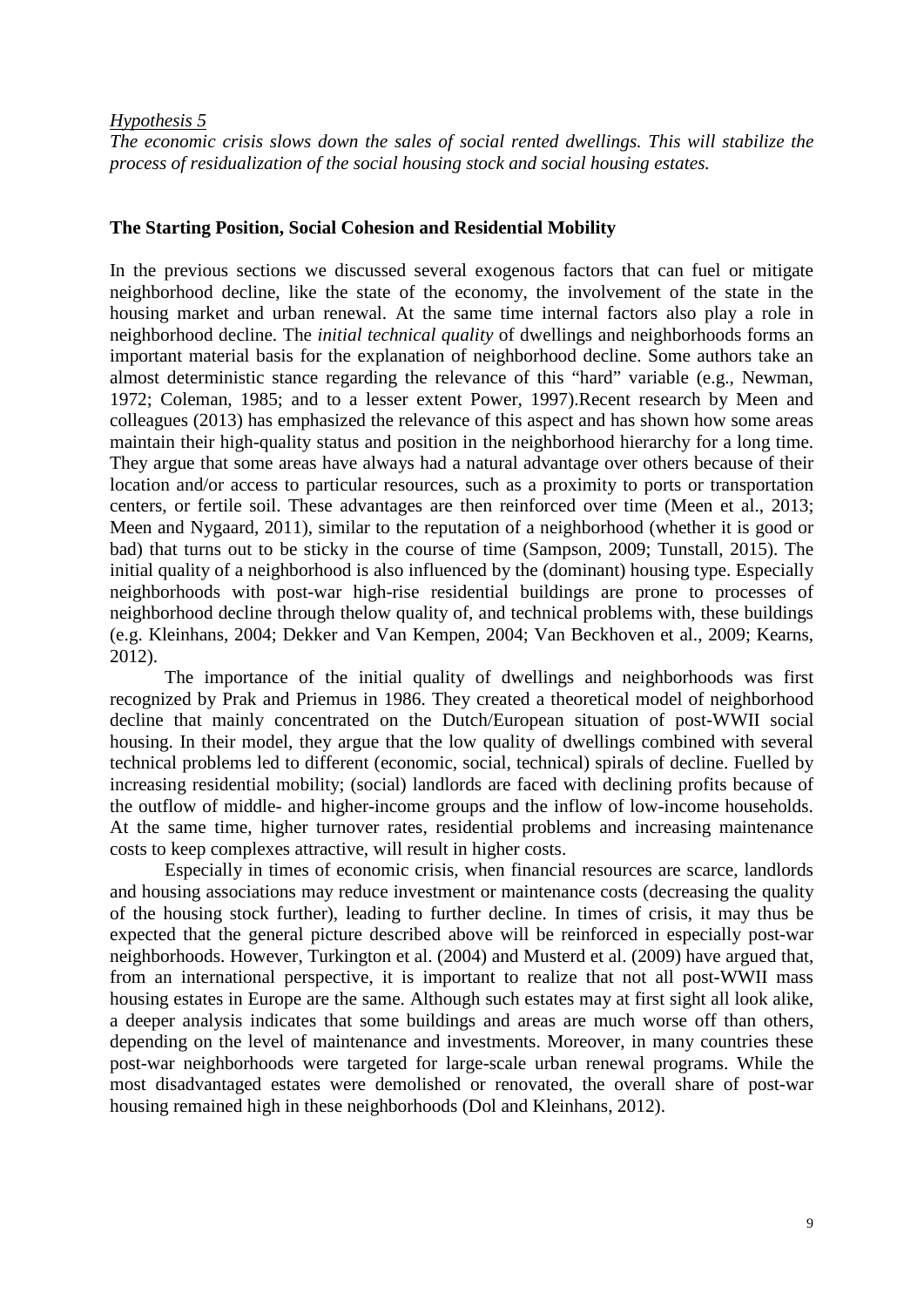#### *Hypothesis 6*

*The negative effects of the crisis are likely to be stronger in those areas that are characterized by an initial low quality; depending on the level of maintenance and investments, and the extent of urban restructuring in the past.* 

Declining housing and neighborhood quality can spur residential mobility: middle- and higher-income groups are moving out as a result of the decreasing attraction of dwellings and neighborhoods and the creation of new dwellings elsewhere, a process also known as relative depreciation (see also Grigsby et al., 1987). Neighborhoods can change rapidly as a result of selective mobility where the socio-economic and demographic characteristics of those households leaving are different from the characteristics of the newly arrived households. The likelihood of a household moving depends on whether preferences of households can be realized by the resources available to the household within the opportunities (available dwellings) and restrictions (ability to get a mortgage) of the desired housing market (Clark and Dieleman, 1996; Mulder and Hooimeijer,1999). Generally speaking, more affluent households have a larger choice set of houses and neighborhoods.

The economic crisis is likely to have major impacts on residential mobility. On the one hand, we have argued that people tend to be more limited in their options due to financial restrictions and changes on the housing market. Households might *want* to move, but are not able to move because they cannot get a mortgage, or because they cannot sell their current home without making a large financial loss. It has been argued that also higher-income households are less able to move in times of economic crisis (Dwyer, 2007; Aalbers, 2013). This may in fact impede further socioeconomic segregation.

#### *Hypothesis 7*

*The economic crisis leaves a large group of households immobile. Financial constraints combined with increasing restrictions on the supply side of the housing market forces people to stay in their dwelling and neighborhood, slowing down processes of segregation due to, for example, a lower level of suburbanization of the middle classes from the city.*

Another possibility is that households have to leave their homes because they cannot afford their homes anymore. Households who despite the crisis are still able to move might want to take advantage of lower house prices and leave undesirable neighborhoods. If they are unable to sell their dwelling, they often decide to keep the dwelling and to rent it out privately, leading to high turnover rates combined with the facilitation of access to low income tenants (Kleinhans and van Ham, 2013).When they are able to sell the dwelling, they are likely to be replaced by lower income households. On the other hand, the crisis has also led to more vacancies in neighborhoods that are most hit by the foreclosure crisis (Hyra and Rugh, 2015). In the USA, these neighborhoods are often characterized by a high poverty rate and high proportion of black households. The high rate of vacancies in these areas are depressing property values and increases the risk of deterioration, social disorganization and crime (Ellen et al., 2014).

#### *Hypothesis 8*

*In times of crisis, residential mobility is likely to lead to further neighborhood decline because of an increasing vacancy rate, and because of selective migration, leading to the inflow of lower income households.* 

According to Prak and Priemus (1986), high rates of residential mobility will lead to a breakdown of the social fabric, causing more and more crime-related problems, making an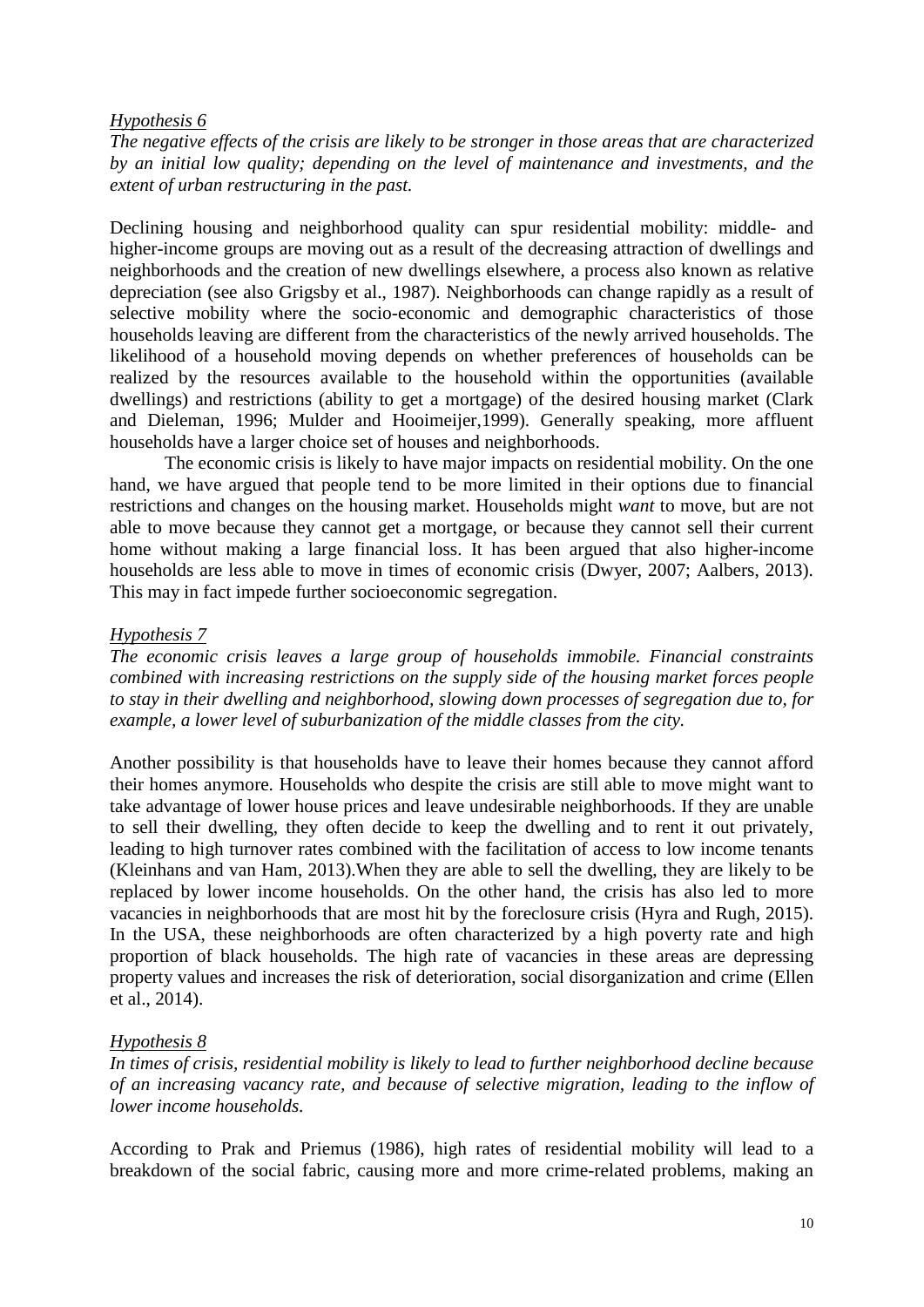area even less attractive for middle- and higher-income groups (see also Varady, 1986; Prak and Priemus, 1986; Temkin and Rohe, 1996; Van Beckhoven et al., 2009). It is often assumed that disadvantaged neighborhoods particularly suffer from the lack of strong social ties and the advantages that they bring along (Forrest and Kearns, 2001).Without a strong social fabric, neighborhoods are more prone to disorder in terms of vandalism; nuisance and crime (Kleinhans and Bolt, 2014). The *social disorganization theory*, which originated from the Chicago School of Sociology, stated that disorganization in neighborhoods is caused by incapability of the local community in terms of a lack of (access) to resources, residential instability, or a weak social network (Shaw and McKay, 1942). Physical and social problems arise because residents are not able to enforce certain norms and to maintain social control. As a result, governments tend to retreat from public space and residents lose their trust in each other and 'hunker down' (Ross et al., 2001; Putnam, 2007). Some researchers have argued that small levels of disorder (such as graffiti or broken windows) give rise to more serious crime offenses (Wilson and Kelling, 1982). This *broken windows theory* states that potential criminals interpret these levels of disorder as a sign of a lack of social control or involvement of the residents, and as such, feel free to engage in criminal behavior.

In times of crisis, the social cohesion in (disadvantaged) neighborhoods can develop in different directions. With many governments retreating, more and more responsibility for the neighborhoods has shifted to its residents. In neighborhoods where many residents are unable to move, people may find each other because of a common fate, actually increasing social cohesion in these areas. It can lead to a strengthening of networks of solidarity and a deepening attachment to place, even in very stigmatized areas like the French banlieues (Kirkness, 2014). However, it is also possible that those neighborhoods that are experiencing an inflow of lower-income groups are prone to increasing social disorganization. A change of population composition might lead to residential stress as people tend to prefer a neighborhood population that matches their own characteristics. In other words, they do not want to be part of a minority population in their neighborhood (Feijten and Van Ham, 2009; McPherson et al., 2001). If that stress cannot be solved by moving to a neighborhood that better meets the demand to live amongst similar people, it may lead to tensions.

#### *Hypothesis 9*

*In times of crisis, social cohesion may be reinforced in areas where there has been a reasonable level of social interaction in the past, while it is likely to crumble down in areas that experience increasing tensions because of a diversification of the population composition.*

Demographic processes are an important explanation of how neighborhoods can experience (population) change without residential migration. More and more studies are arguing that this so-called *in-situ change* can be a stronger driver of neighborhood change than selective residential migration (Bailey, 2012; Cooke, 2010; Rosenbaum, 1995; Strait, 2006; Coulton et al., 2012: Teernstra, 2014; Jivraj, 2013). Finney (2013) has, for example, argued that ethnic concentrations in a neighborhood can increase without any residential migration. The young age structure of many ethnic groups and their relatively high fertility rates, combined with high mortality rates among older native groups, will increase the share of ethnic minorities in particular neighborhoods.

How does the economic crisis further affect such demographic processes and consequently neighborhood change? For Western countries, it is difficult to make direct relations between economic developments on the one hand and mortality and fertility on the other hand. Declining incomes may lead to postponing the wish to have children, but it is unclear if this differs between socioeconomic or ethnic groups. Declining incomes may also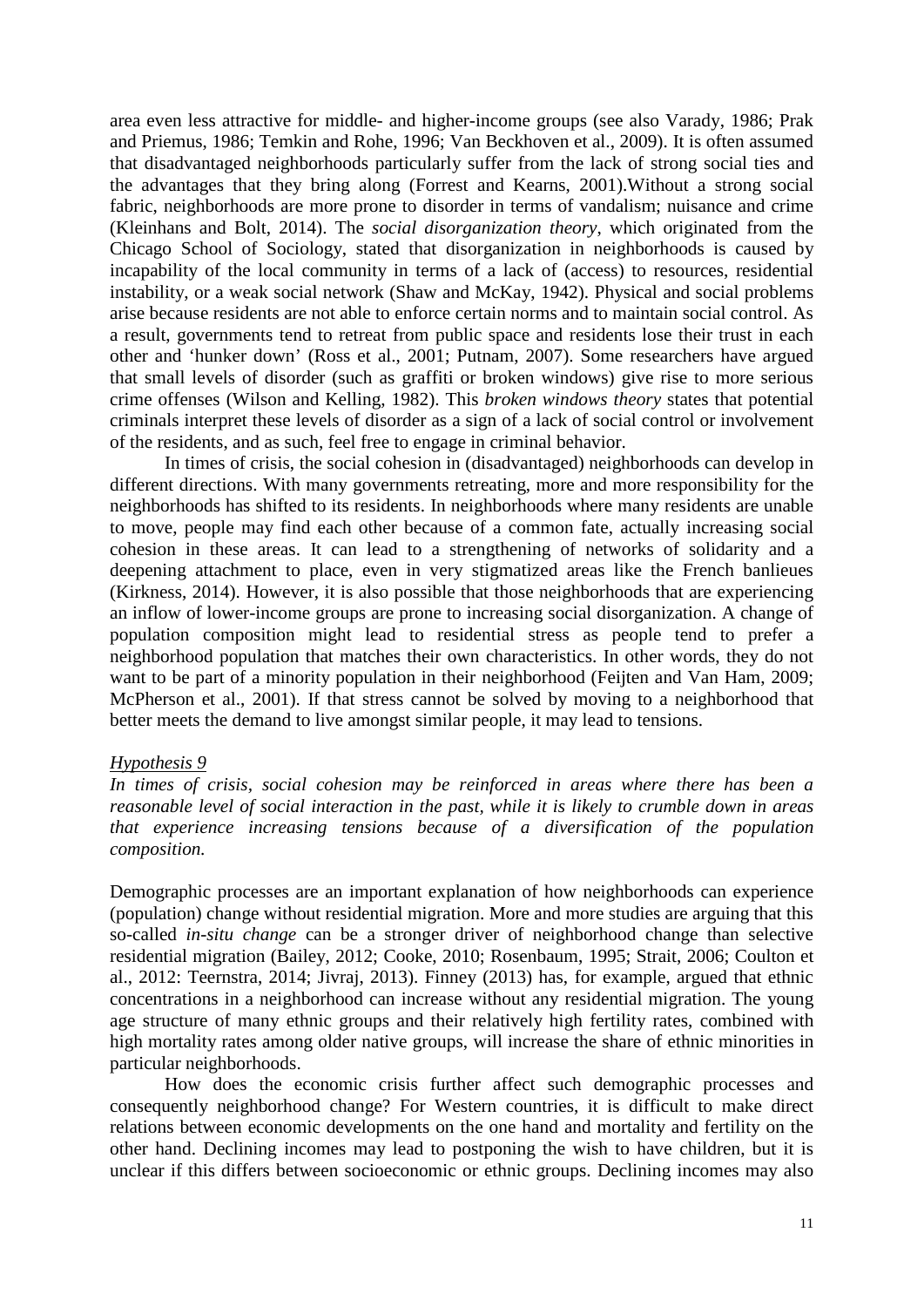lead to health problems and possibly higher mortality, but it is unclear whether this would have an effect on neighborhoods. When residential mobility declines as a consequence of the economic crisis (see above), incumbent processes may become relatively more important in explaining changes in a neighborhood. Poor neighborhoods are most likely to be hit by increasing unemployment and declining incomes (Andersson and Hedman, 2015). Older children of poor households may have fewer opportunities to find an independent home and stay longer with their parents, especially if these children cannot find a paid job. This might again increase the poverty level of an area.

#### *Hypothesis 10*

*When residential mobility decreases as a result of the crisis, incumbent processes become more important in explaining neighborhood change.* 

#### **Conclusions**

In this paper, we have argued that neighborhood decline is a multidimensional process that can be explained by both exogenous and endogenous factors on different levels. The interaction of different factors on the micro- and macro-level heavily depends on the context in space and time. There is a lack of empirical studies that have focused on the effects of the crisis on neighborhoods and their residents. In an attempt to push the debate forward, we have formulated ten hypotheses on ways in which the economic crisis might interact with processes of neighborhood decline. Research in this field is necessary because thedifferences in the local effects of the crisis are likely to lead to a widening of the gap between wealthy and disadvantaged neighborhoods. In combination with severe budget-cuts and the implementation of austerity programs, this raises concerns about increasing spatial segregation in the near future. There is a need for a more stable mortgage finance market and several reforms have been suggested to ensure the accountability and creditworthiness of households and create more mortgage securitization (Bair, 2008; Martin, 2011). This implies that it will be much more difficult for low- to middle-income households to get a mortgage and pursue homeownership, meaning that there is a need for a larger affordable (social) rented sector.

In this article, we have identified several factors from the literature that influence neighborhood change. However, we are realizing how little we actually know about the ways in which these factors interact in different contexts. This article therefore calls for more longitudinal research of neighborhoods *and* households that focuses on the drivers of neighborhood decline, and more generally, neighborhood change. Without longitudinal data on the residential and social mobility of households, it is not possible to disentangle the relative weight of residential sorting and incumbent processes in explaining neighborhood change. This is not only an academic question, but also relevant in the evaluation of neighborhood regeneration programs. Do we, for instance, see an improvement in the livability and social status of neighborhood due to the empowerment of the existing population or due to the replacement of vulnerable groups by middle class households?

Most studies that focus on neighborhood change tend to concentrate on case-studies of specific cities, or specific gentrifying or declining neighborhoods. This lack of knowledge can be largely attributed to the complexity of the subject, a lack of (comparable) longitudinal data and a bulk of statistical problems with which researchers are confronted; it nevertheless constitutes a large gap in our understanding of neighborhood dynamics. Neighborhoods do not operate in a vacuum and while a particular neighborhood may experience absolute change, the picture may be completely different when we look at the relative change in a city or a country. Moreover, in a globalizing world, with growing internationally connected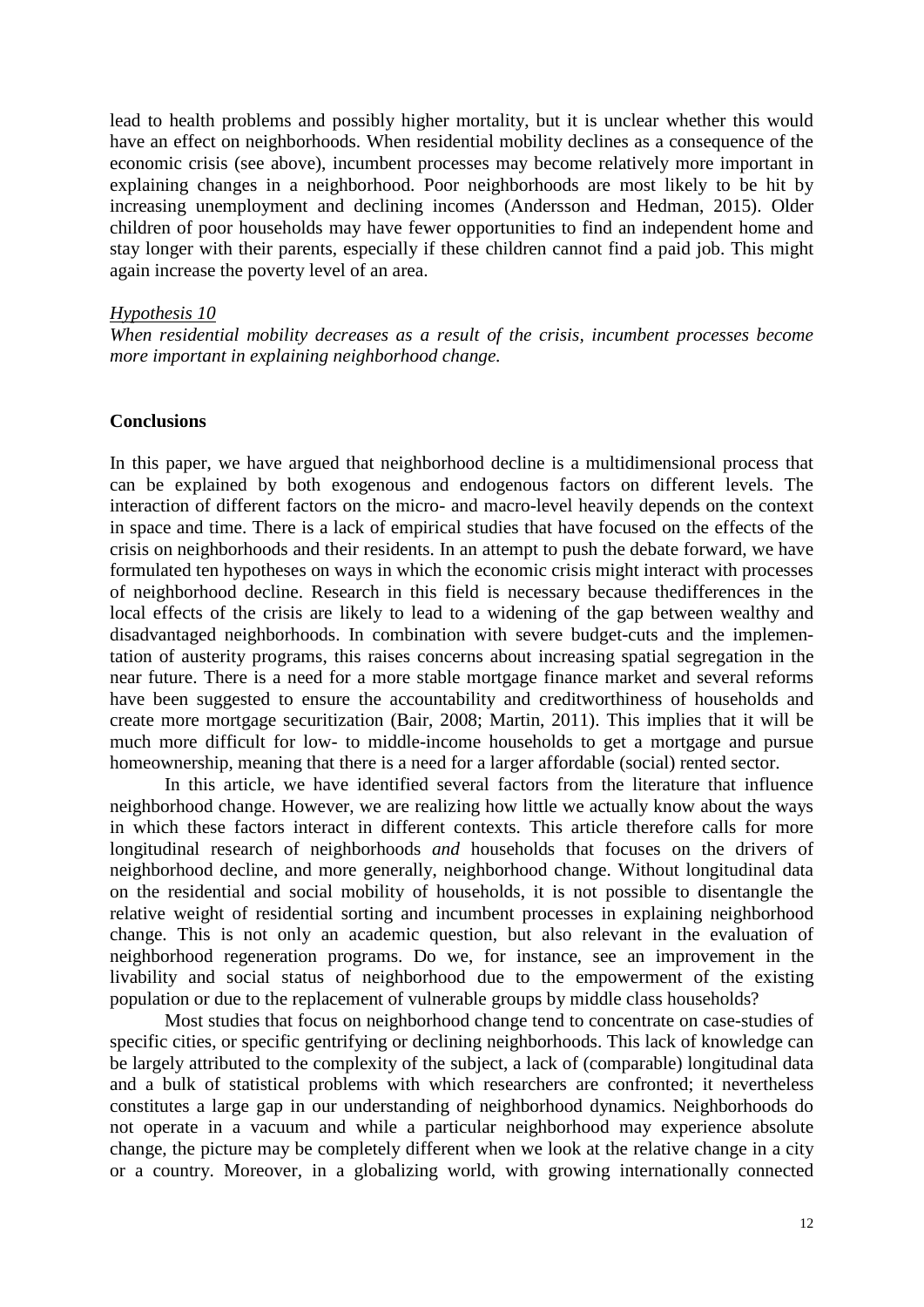economies and housing markets, it will become increasingly important to understand neighborhood change from a more global perspective.

The financial crisis has had different economic, physical, social and health-related outcomes, most of which we are only now beginning to grasp. Researchers have argued that the crisis has had different local outcomes between *and* within countries (Aalbers, 2009). We have very little insight in the long-term effects of the crisis on neighborhoods and its residents. It is important to understand how the crisis has affected spatial patterns of increasing inequality, and as such different neighborhood trajectories. A deeper understanding of the drivers behind neighborhood decline can contribute to the development of effective policy-making in the aftermath of the economic crisis.

#### **Acknowledgements**

The research leading to these results has received funding from Platform31 in the Netherlands; from the European Research Council under the European Union's Seventh Framework Programme (FP/2007-2013) / ERC Grant Agreement n. 615159 (ERC Consolidator Grant DEPRIVEDHOODS, Socio-spatial inequality, deprived neighbourhoods, and neighbourhood effects); and from the Marie Curie programme under the European Union's Seventh Framework Programme (FP/2007-2013) / Career Integration Grant n. PCIG10-GA-2011-303728 (CIG Grant NBHCHOICE, Neighbourhood choice, neighbourhood sorting, and neighbourhood effects).

#### **REFERENCES**

Aalbers, Manuel, B. (2009). Geographies of the Financial Crisis. *Area, 41*(1), 34-42.

- Aalbers, Manuel, B. (2013). How do Mortgage Lenders influence Neighbourhood Dynamics? Redlining and Predatory Lending. In Maarten van Ham, David Manley, Nick Bailey, Ludi Simpson and Duncan MacLennan, editors, *Understanding Neighbourhood Dynamics: New Insights for Neighbourhood Effects Research*. Dordrecht, the Netherlands: Springer, 63-85.
- Andersson, Roger, Bråmå, Åsa, and Holmqvist, Emma. (2010). Counteracting Segregation: Swedish Policies and Experiences. *Housing Studies, 25*(2), 237-256.
- Andersson, Roger, and Hedman, Lina. (2015). Economic Decline and Residential Segregation: A Swedish Study with Focus on Malmö. *Urban Geography*, (forthcoming).
- Andersson, Roger, and Musterd, Sako. (2005). Area-Based Policies: A Critical Appraisal. *Tijdschrift voor Economische en Sociale Geografie, 96*(4), 377-389.
- Bailey, Nick. (2012). How Spatial Segregation Changes over Time: Sorting out the Sorting Processes. *Environment and Planning A, 44*(3), 705-722.
- Bair, Sheila C. (2008). Reforming Mortgage Finance. *Business Economics, 43*(4), 13-16.
- Bellmann, Lutz, and Gerner, Hans-Dieter. (2011). Reversed Roles? Wage and Employment Effects of the Current Crisis. In Herwig Immervoll, Andreas Peichl, and Konstantinos Tatsiramos, editors, *Who Loses in the Downturn? Economic Crisis, Employment and Income Distribution (Research in Labor Economics, Volume 32)*. Bingley, United Kingdom: Emerald Group Publishing Limited, 181-206.
- Boelhouwer, Peter, and Priemus, Hugo. (2014). Demise of the Dutch Social Housing Tradition: Impact of Budget Cuts and Political Changes. *Journal of Housing and the Built Environment, 29*(2), 221-235.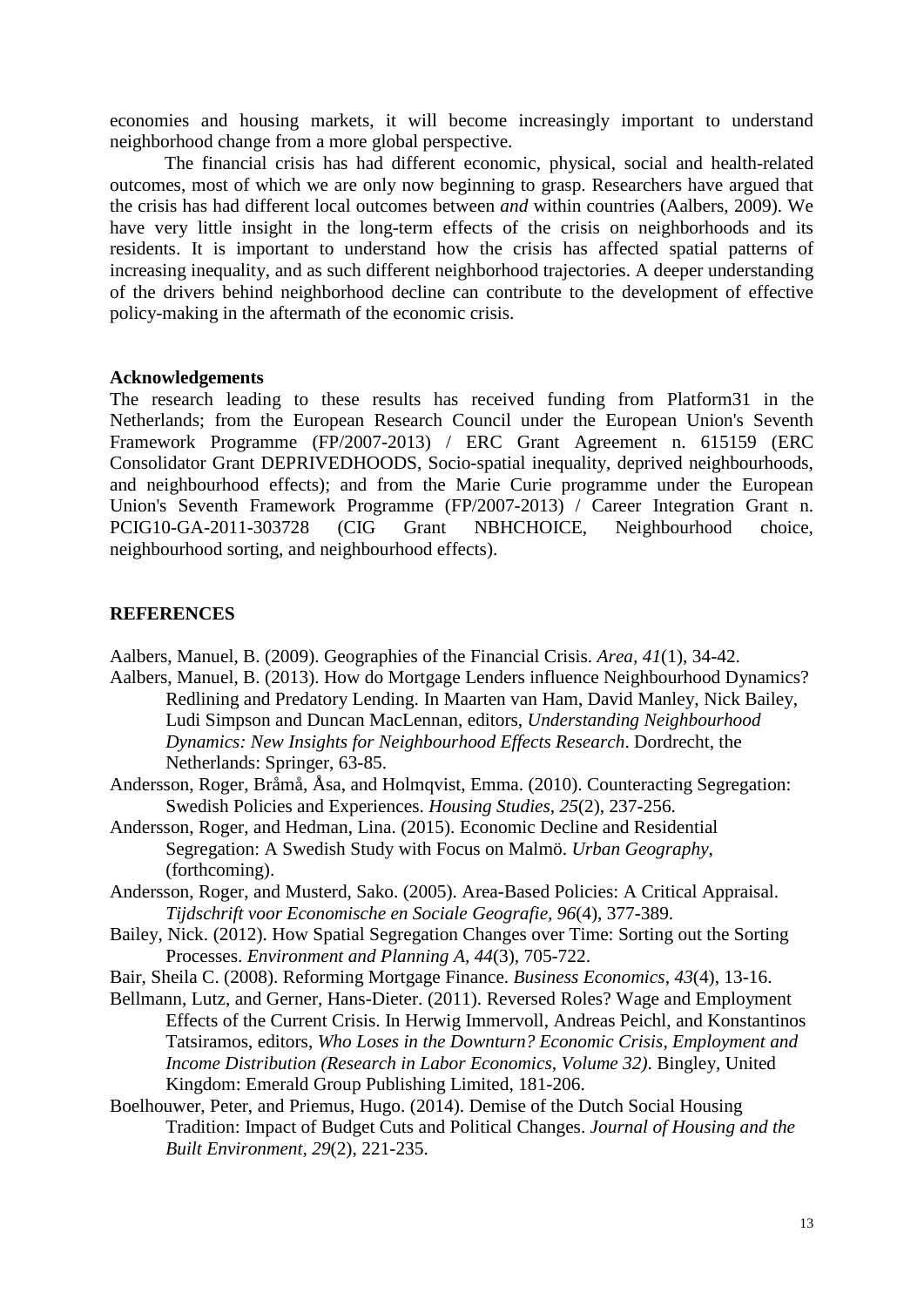- Bolster, Anne, Burgess, Simon, Johnston, Ron, Jones, Kelvyn, Propper, Carol, and Sarker, Rebecca. (2007). Neighbourhoods, Households and Income Dynamics: A Semi-Parametric Investigation of Neighbourhood Effects. *Journal of Economic Geography, 7*(1), 1-38.
- Bolt, Gideon, and Van Kempen, Ronald. (2011). Successful Mixing? Effects of Urban Restructuring Policies in Dutch Neighbourhoods. *Tijdschrift voor Economische en Sociale Geografie, 102*(3), 361-368.
- Bolt, Gideon, Van Kempen, Ronald, and Van Ham, Maarten. (2008). Minority Ethnic Groups in the Dutch Housing Market: Spatial Segregation, Relocation Dynamics and Housing Policy. *Urban Studies, 45*(7), 1359-1384.
- Bråmå, Åsa. (2013). The Effects of Neighbourhood Regeneration on the Neighbourhood Hierarchy of the City: A Case Study in Sweden. In Maarten van Ham, David Manley, Nick Bailey, Ludi Simpson, and Duncan Maclennan, editors, *Understanding Neighbourhood Dynamics: New Insights for Neighbourhood Effects Research*. Dordrecht, the Netherlands: Springer, 111-138.
- Cheshire, Paul C. (2007). *Segregated Neighbourhoods and Mixed Communities: A Critical Analysis*. York, United Kingdom: Joseph Rowntree Foundation.
- Clark, William A.V. (2013). The Aftermath of the General Financial Crisis for the Ownership Society: What Happened to Low-Income Homeowners in the US? *International Journal of Housing Policy, 13*(3), 227-246.
- Clark, William A.V., and Dieleman, Frans M. (1996). *Households and Housing: Choice and Outcomes in the Housing Market*. New Brunswick, NJ: Centre for Urban Policy Research.
- Coleman, Alice. (1985). *Utopia on Trial: Vision and Reality in Planned Housing*: London, United Kingdom: Shipman.
- Cooke, Thomas J. (2010). Residential Mobility of the Poor and the Growth of Poverty in Inner-Ring Suburbs. *Urban Geography, 31*(2), 179-193.
- Coulton, Claudia, Theodos, Brett, and Turner, Margery A. (2012). Residential Mobility and Neighborhood Change: Real Neighborhoods Under the Microscope. *Cityscape, 14*(3), 55-89.
- Crump, Jeff. (2002). Deconcentration by Demolition: Public Housing, Poverty, and Urban Policy. *Environment and Planning D, 20*(5), 581-596.
- Dekker, Karien, and Van Kempen, Ronald. (2004). Large Housing Estates in Europe: Current Situation and Developments. *Tijdschrift voor Economische en Sociale Geografie, 95*(5), 570-577.
- Dol, Kees, and Kleinhans, Reinout. (2012). Going too Far in the Battle Against Concentration? On the Balance between Supply and Demand of Social Housing in Dutch Cities. *Urban Research & Practice, 5*(2), 273-283.
- Doucet, Brian. (2014). A Process of Change and a Changing Process: Introduction to the Special Issue on Contemporary Gentrification. *Tijdschrift voor Economische en Sociale Geografie, 105*(2), 125-139.
- Downs, Anthony. (1981). *Neighborhoods and Urban Development*: Washington, DC: Brookings Institution Press.
- Dwyer, Rachel E. (2007). Expanding Homes and Increasing Inequalities: USHousing Development and the Residential Segregation of the Affluent. *Social Problems, 54*(1), 23-46.
- Ellen, Ingrid Gould, Madar, Josiah, andWeselcouch, Mary. (2014). The Foreclosure Crisis and Community Development: Exploring REO Dynamics in Hard-Hit Neighborhoods. *Housing Studies* (ahead-of-print), 1-25.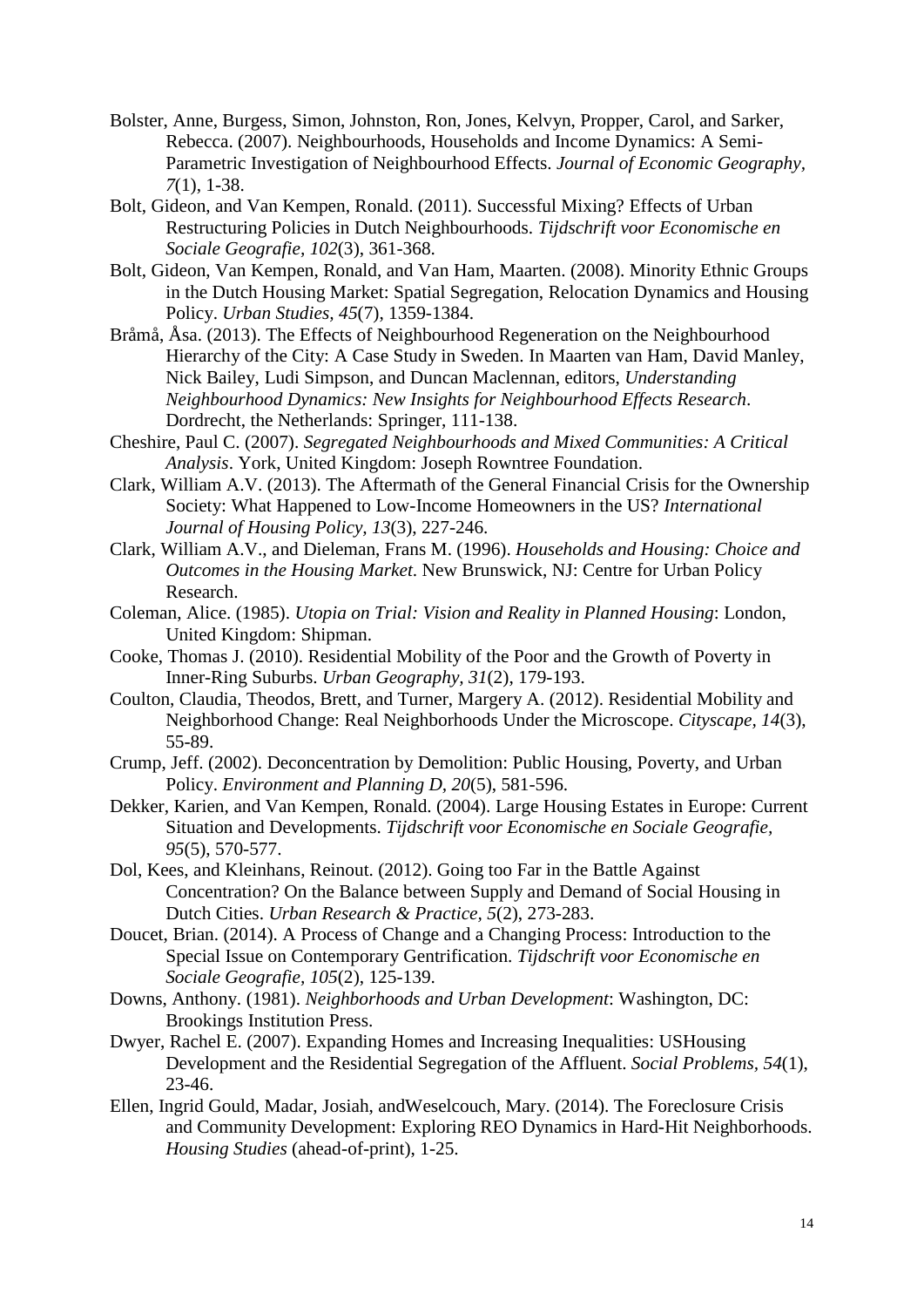- European Commission. (2010). *The European Platform against Poverty and Social Exclusion. A European Framework for Social and Territorial Cohesion.* SEC(2010), 1564final. Brussels.
- Feijten, Peteke, and Van Ham, Maarten. (2009). Neighbourhood Change... Reason to Leave? *Urban Studies, 46*(10), 2103-2122.
- Finney, Nissa. (2013). How Ethnic Mix Changes: Typologising Neighbourhood Population Dynamics of Ethnic Groups. In Maarten van Ham, David Manley, Nick Bailey, Ludi Simpson, Duncan Maclennan, editors, *Understanding Neighbourhood Dynamics: New Insights for Neighbourhood Effects Research.* Dordrecht, the Netherlands: Springer, 203-224.
- Forrest, Ray. (2000). Does Neighbourhood Still Matter in a Globalised World? *Occasional Paper Series No 5*. Hong Kong, Japan: Centre for Comparative Public Management and Social Policy, City University of Hong Kong.
- Forrest, Ray, and Kearns, Ade. (2001). Social Cohesion, Social Capital and the Neighbourhood. *Urban Studies, 38*(12), 2125-2143.
- Forrest, Ray, and Murie, Alan. (1983). Residualization and Council Housing: Aspects of the Changing Social Relations of Housing Tenure. *Journal of Social Policy, 12*(4), 453- 468.
- Galster, George. (2001). On the Nature of Neighbourhood. *Urban Studies, 38*(12), 2111-2124.
- Galster, George. (2012). The Mechanism(s) of Neighbourhood Effects: Theory, Evidence, and Policy Implications. In Maarten van Ham, David Manley, Nick Bailey, Ludi Simpson, and Duncan Maclennan, editors, *Neighbourhood Effects Research: New Perspectives.*  Dordrecht, the Netherlands: Springer, 23-56.
- Gili, Margalida, Roca, Miquel, Basu, Sanjay, McKee, Martin, and Stuckler, David. (2013). The Mental Health Risks of Economic Crisis in Spain: Evidence from Primary Care Centres, 2006 and 2010. *The European Journal of Public Health, 23*(1), 103-108.
- Goetz, Edward G. (2010). Desegregation in 3D: Displacement, Dispersal and Development in American Public Housing. *Housing Studies, 25*(2), 137-158.
- Grigsby, William, Baratz, Morton, Galster, George, and Maclennan, Duncan. (1987). The Dynamics of Neighborhood Change and Decline. *Progress in Planning, 28*(1), 1-76.
- Hyra, Derek and Rugh, Jacob. (2015). The US Great Recession: Exploring Its Association with Black Neighborhood Rise, Decline and Recovery. *Urban Geography*, (forthcoming).
- Immergluck, Dan. (2009). *Re-forming Mortgage Markets: Sound and Affordable Home Lending in a New Era*. Ithaca, NY: Cornell University Press.
- Immervoll, Herwig, Peichl, Andreas, and Tatsiramos, Konstantinos. (2011). *Who Loses in the Downturn? Economic Crisis, Employment and Income Distribution (Research in Labor Economics, Volume 32)*. Bingley, United Kingdom: Emerald Group Publishing Limited.
- Jivraj, Stephen. (2012). Modelling Socioeconomic Neighbourhood Change due to Internal Migration in England. *Urban Studies, 49*(16), 3565-3578.
- Jivraj, Stephen. (2013). The Components of Socioeconomic Neighbourhood Change: An Analysis of School Census Data at Varying Spatial Scales in England. In Maarten van Ham, David Manley, Nick Bailey, Ludi Simpson, Duncan Maclennan, editors, *Understanding Neighbourhood Dynamics: New Insights for Neighbourhood Effects Research.* Dordrecht, the Netherlands: Springer, 183-201.
- Kearns, Ade, Whitley, Elise, Mason, Phil, and Bond, Lyndal. (2012). 'Living the High Life'? Residential, Social and Psychosocial Outcomes for High-Rise Occupants in a Deprived Context. *Housing Studies, 27*(1), 97-126.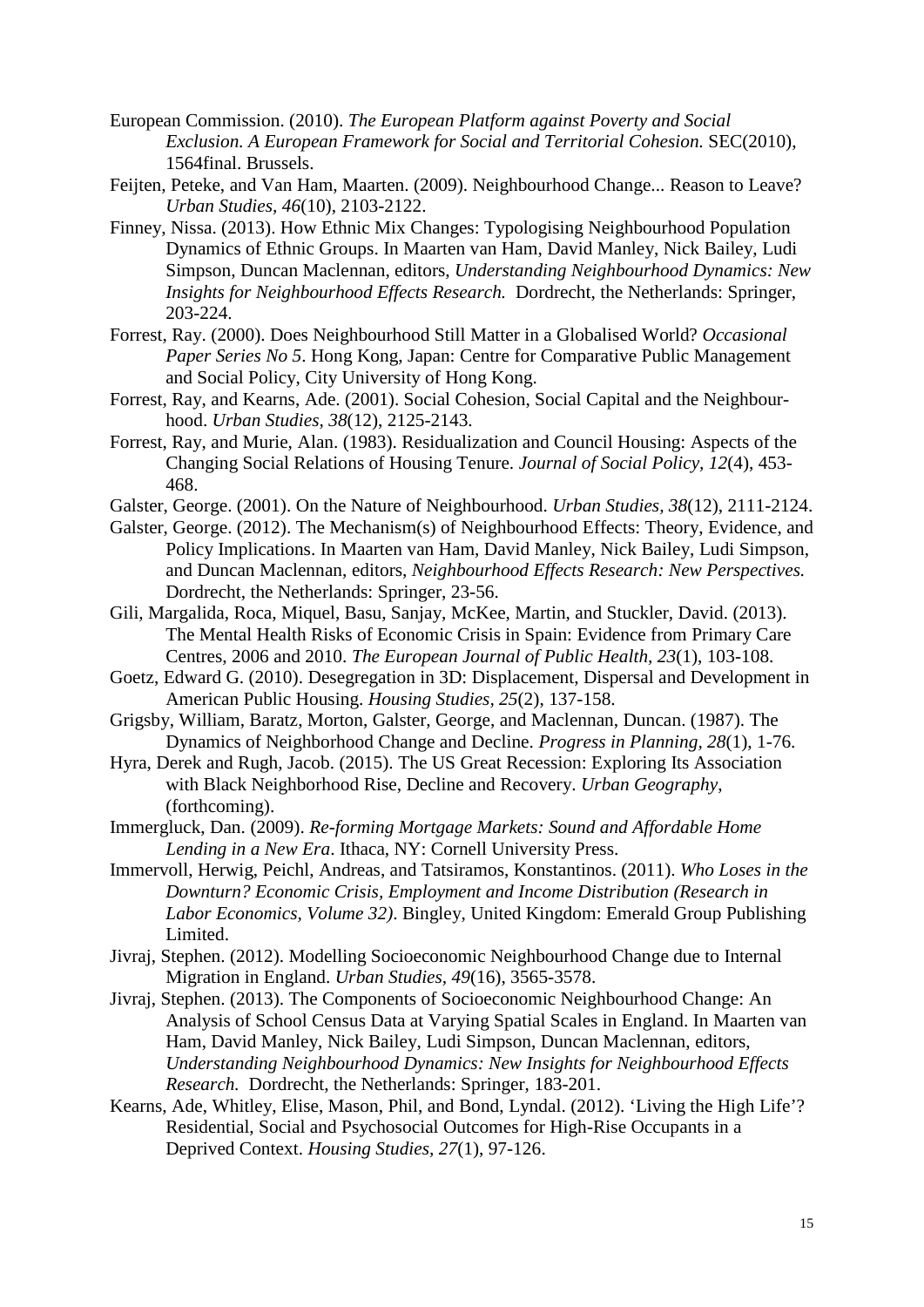- Kirkness, Paul. (2014). The Cités Strike Back: Restive Responses to Territorial Taint in the French Banlieues. *Environment and Planning A, 46*(6), 1281-1296.
- Kleinhans, Reinout, and van Ham, Maarten. (2013). Lessons Learned from the Largest Tenure-Mix Operation in the World: Right to Buy in the United Kingdom. *Cityscape*, *15*(2), 101-117.
- Kleinhans, Reinout, and Varady, David. (2011). Moving Out and Going Down? A Review of Recent Evidence on Negative Spillover Effects of Housing Restructuring Programmes in the United States and the Netherlands. *International Journal of Housing Policy, 11*(2), 155-174.
- Kleinhans, Reinout J. (2004). Social Implications of Housing Diversification in Urban Renewal: A Review of Recent Literature. *Journal of Housing and the Built Environment, 19*(4), 367-390.
- Kleinhans, Reinout J., and Bolt, Gideon. (2014). More Than Just Fear: On the Intricate Interplay Between Perceived Neighborhood Disorder, Collective Efficacy, and Action. *Journal of Urban Affairs, 36*(3), 420-446.
- Lardner, James. (2008). *Beyond the Mortgage Meltdown: Addressing the Current Crisis, Avoiding a Future Catastrophe*. Washington, DC: Dēmos.
- Lees, Loretta. (2008). Gentrification and Social Mixing: Towards an Inclusive Urban Renaissance? *Urban Studies, 45*(12), 2449-2470.
- Lindbeck, Assar. (2006). *The Welfare State. Background, Achievements, Problems.* Stockholm, Sweden: IUI, The Research Institute of Industrial Economics.
- Martin, Ron. (2011). The Local Geographies of the Financial Crisis: From the Housing Bubble to Economic Recession and Beyond. *Journal of Economic Geography, 11*(4), 587-618.
- McPherson, Miller, Smith-Lovin, Lynn, and Cook, James M. (2001). Birds of a Feather: Homophily in Social Networks. *Annual Review of Sociology*, *27*(1), 415-444.
- Meen, Geoffrey, and Nygaard, Christian. (2011). Local Housing Supply and the Impact of History and Geography. *Urban Studies, 48*(14), 3107-3124.
- Meen, Geoffrey, Nygaard, Christian, and Meen, Julia. (2013). The Causes of Long-Term Neighbourhood Change. In Maarten van Ham, David Manley, Nick Bailey, Ludi Simpson & Duncan Maclennan, editors, *Understanding Neighbourhood Dynamics: New Insights for Neighbourhood Effects Research.* Dordrecht, the Netherlands: Springer, 43-62.
- Meusen, Hans, and Van Kempen, Ronald. (1995). Towards Residual Housing? A Comparison of Britain and the Netherlands. *Journal of Housing and the Built Environment, 10*(3), 239-258.
- Morris, David, and Hess, Karl. (1975). *Neighborhood Power: The New Localism*. Boston, MA: Beacon Press.
- Mulder, Clara H, and Hooimeijer, Pieter. (1999). Residential Relocations in the Life Course. In Leo van Wissen and Pearl Dykstra, editors, *Population Issues: An Interdisciplinary Focus*. Den Haag, the Netherlands: NIDI, 159-186.
- Musterd, Sako, and Ostendorf, Wim. (2005). Social Exclusion, Segregation, and Neighbourhood Effects. In Yuri Kazepov, editor, *Cities of Europe: Changing Contexts, Local Arrangements and the Challenge to Urban Cohesion*. Oxford, UK: Blackwell, 170- 189.
- Musterd, Sako, Van Kempen, Ronald, and Rowlands, Rob. (2009). Mass Housing Estates on Different Tracks: An Introduction to the Book. In Rob Rowlands, Sako Musterd, and Ronald van Kempen, editors, *Mass Housing in Europe: Multiple Faces of Development, Change and Response*. Basingstoke, United Kingdom: Palgrave Macmillan, 1-19.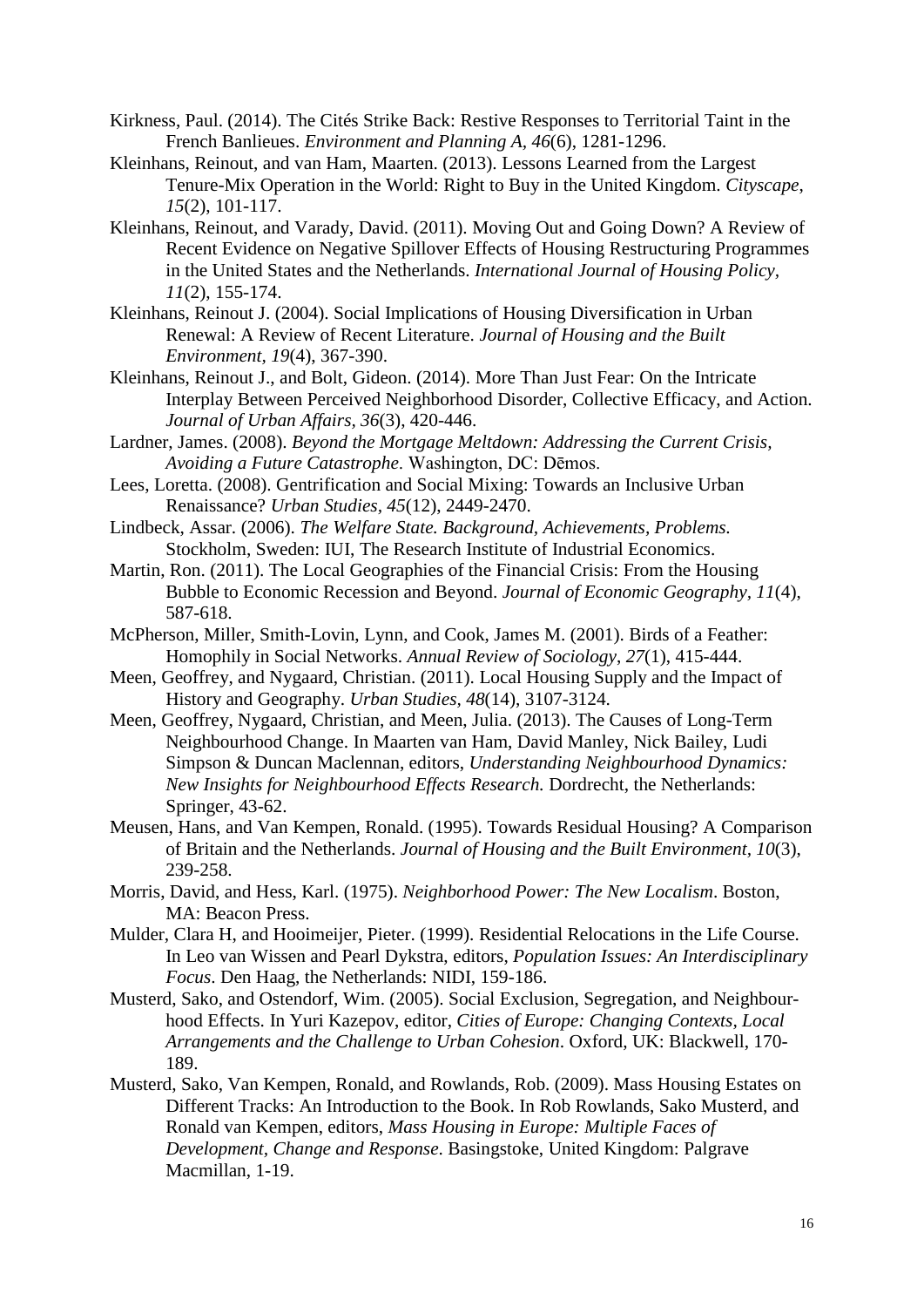Newman, Kathe. (2009). Post-Industrial Widgets: Capital Flows and the Production of the Urban. *International Journal of Urban and Regional Research, 33*(2), 314-331.

Newman, Oscar. (1972). *Defensible Space*. New York, NY: Macmillan.

- OECD. (2013). Crisis squeezes income and puts pressure on inequality and poverty. Retrieved from [www.oecd.org/social/inequality.htm](http://www.oecd.org/social/inequality.htm)
- OECD. (2014). *Society at a Glance 2014: OECD Social Indicators*, OECD Publishing.
- Ojeda, Raul H. (2009). The Continuing Home Foreclosure Tsunami: Disproportionate Impacts on Black and Latino Communities. *WCVI White Paper*, San Antonio, TX: William C. Velasquez Institute.
- Oreopoulos, Philip. (2003). The Long-Run Consequences of Living in a Poor Neighborhood. *The Quarterly Journal of Economics, 118*(4), 1533-1575.
- Phillips, Deborah, and Harrison, Malcolm. (2010). Constructing an Integrated Society: Historical Lessons for Tackling Black and Minority Ethnic Housing Segregation in Britain. *Housing Studies, 25*(2), 221-235.
- Posthumus, Hanneke, Bolt, Gideon, and Van Kempen, Ronald. (2013). Why do Displaced Residents Move to Socioeconomically Disadvantaged Neighbourhoods? *Housing Studies, 28*(2), 272-293.
- Power, Anne. (1997). *Estates on the Edge: The Social Construction of Mass Housing in Northern Europe*. London, United Kingdom: Macmillan.
- Prak, Niels L., and Priemus, Hugo. (1986). A Model for the Analysis of the Decline of Postwar Housing. *International Journal of Urban and Regional Research, 10*(1), 1-7.
- Priemus, Hugo, and Dieleman, Frans. (2002). Social Housing Policy in the European Union: Past, Present and Perspectives. *Urban Studies, 39*(2), 191-200.
- Putnam, Robert D. (2007). E Pluribus Unum: Diversity and Community in the Twenty‐First Century. The 2006 Johan Skytte Prize Lecture. *Scandinavian Political Studies, 30*(2), 137-174.
- Raco, Mike, and Tasan-Kok, Tuna. (2009). Competitiveness, Cohesion, and the Credit Crunch: Reflections on the Sustainability of Urban Policy. In Katrien de Boyser, Caroline Dewilde, Danielle Dierckx, and JürgenFriedrichs, editors, *Between the Social and the Spatial: Exploring the Multiple Dimensions of Poverty and Social Exclusion*. Farnham, United Kingdom: Ashgate, 183-195.
- Rosenbaum, Emily. (1995). The Making of a Ghetto: Spatially Concentrated Poverty in New York City in the 1980s. *Population Research and Policy Review, 14*(1), 1-27.
- Ross, Catherine E, Mirowsky, John, and Pribesh, Shana. (2001). Powerlessness and the Amplification of Threat: Neighborhood Disadvantage, Disorder, and Mistrust. *American Sociological Review*, *66,* 568-591.
- Sampson, Robert J. (2009). Disparity and Diversity in the Contemporary City: Social (Dis)order Revisited. *The British Journal of Sociology, 60*(1), 1-31.
- Sampson, Robert J., Morenoff, Jeffrey D., and Gannon-Rowley, Thomas. (2002). Assessing "Neighborhood effects": Social Processes and New Directions in Research. *Annual Review of Sociology*, *28,* 443-478.
- Schoenberg, Sandra P. (1979). Criteria for the Evaluation of Neighborhood Viability in Working Class and Low Income Areas in Core Cities. *Social Problems*, *27*(1), 69-78.
- Shaw, Clifford R., and McKay, Henry D. (1942). *Juvenile Delinquency and Urban Areas*. Chicago, IL: University of Chicago Press.
- Skifter Andersen, Hans. (1999). Housing Rehabilitation and Urban Renewal in Europe: A Cross-National Analysis of Problems and Policies. In Hans Skifter Andersen and Philip Leather, editors, *Housing Renewal in Europe*. Bristol, United Kingdom: The Policy Press, 241-277.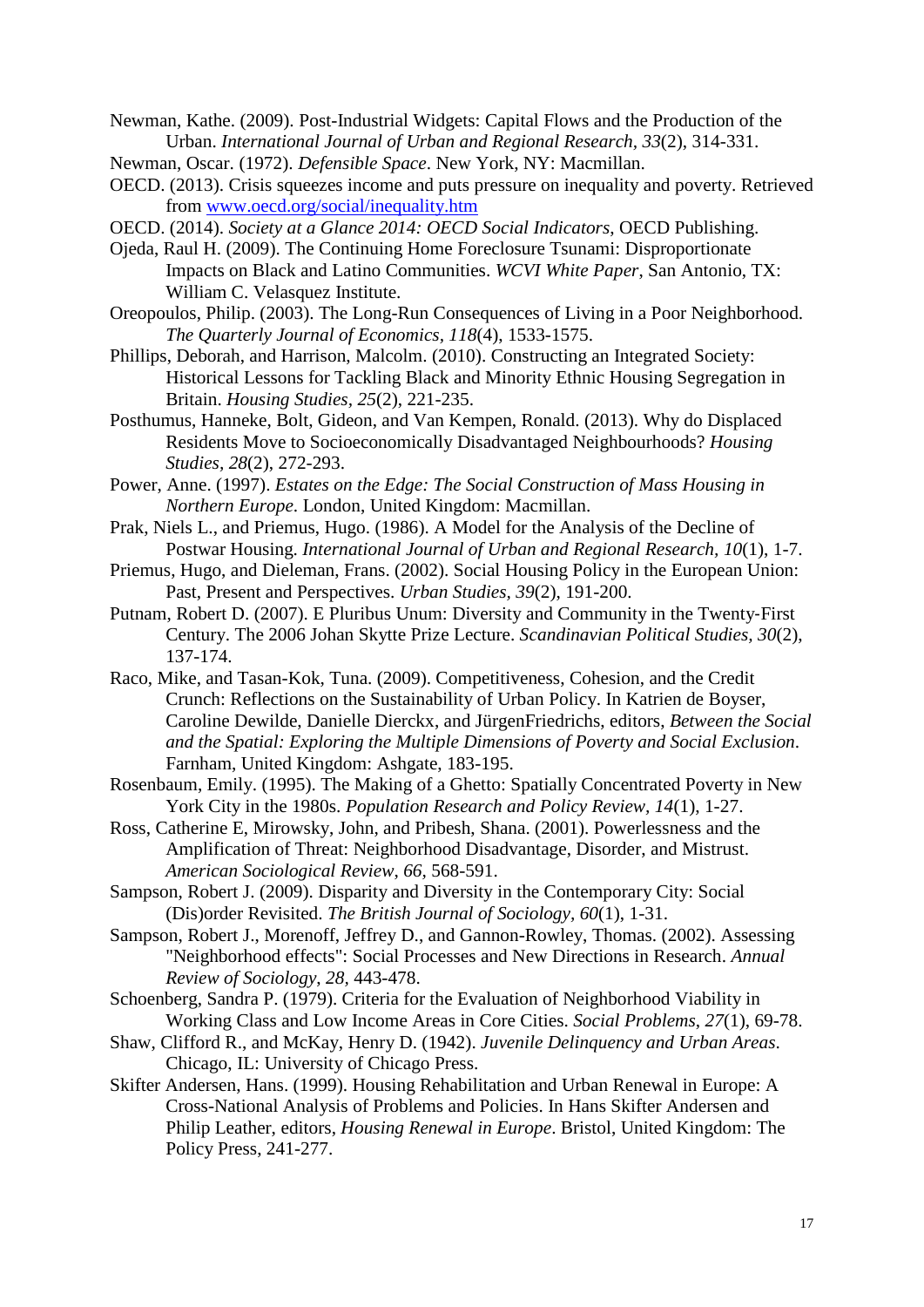- Strait, John B. (2006). Poverty Concentration in the Prismatic Metropolis: The Impact of Compositional and Redistributive Forces within Los Angeles, California, 1990–2000. *Journal of Urban Affairs, 28*(1), 71-94.
- Swank, Duane. (1998). Funding the Welfare State: Globalization and the Taxation of Business in Advanced Market Economies. *Political Studies, 46*(4), 671-692.
- Teernstra, Annalies. (2014). Neighbourhood Change, Mobility and Incumbent Processes: Exploring Income Developments of In-Migrants, Out-Migrants and Non-Migrants of Neighbourhoods. *Urban Studies, 51*(5), 978-999.
- Teernstra, Annalies, and Van Gent, Wouter P.C. (2012). Puzzling Patterns in Neighborhood Change: Upgrading and Downgrading in Highly Regulated Urban Housing Markets. *Urban Geography, 33*(1), 91-119.
- Temkin, Kenneth, and Rohe, William. (1996). Neighborhood Change and Urban Policy. *Journal of Planning Education and Research, 15*(3), 159-170.
- Tsenkova, Sasha, and Turner, Bengt. (2004). The Future of Social Housing in Eastern Europe: Reforms in Latvia and Ukraine. *European Journal of Housing Policy, 4*(2), 133-149.
- Tunstall, Rebecca. (2015). Are Neighbourhoods Dynamic or are they Slothful? The Limited Prevalence and Extent of Change in Neighbourhood Socio-Economic Status, and its Implications for Regeneration Policy. *Urban Geography,* (forthcoming).
- Turkington, Richard, Van Kempen, Ronald, and Wassenberg, Frank. (2004). *High-Rise Housing in Europe: Current Trends and Future Prospects. Delft, the Netherlands:* Delft University Press.
- Van Beckhoven, Ellen, Bolt, Gideon, and Van Kempen, Ronald. (2009). Theories of Neighbourhood Change and Neighbourhood Decline: Their Signficance for Post-WWII Large Housing Estates. In Sako Musterd, Ronald van Kempen and Rob Rowlands, editors, *Mass Housing in Europe: Multiple Faces of Development, Change and Response.* Basingstoke, United Kingdom: Palgrave MacMillan, 20-50.
- Van der Heijden, Harry, Dol, Kees, and Oxley, Michael. (2011). Western European Housing Systems and the Impact of the International Financial Crisis. *Journal of Housing and the Built Environment, 26*(3), 295-313.
- Van Gent, Wouter P.C. (2010). Housing Context and Social Transformation Strategies in Neighbourhood Regeneration in Western European cities. *International Journal of Housing Policy, 10*(1), 63-87.
- Van Gent, Wouter P.C., Musterd, Sako, and Ostendorf, Wim. (2009). Bridging the Social Divide? Reflections on Current Dutch Neighbourhood Policy. *Journal of Housing and the Built Environment, 24*(3), 357-368.
- Van Ham, Maarten., Hedman, Lina, Manley, David, and Östh, John. (2014). Intergenerational Transmission of Neighbourhood Poverty. An Analysis of Neighbourhood Histories of Individuals. *Transactions of the Institute of British Geographers, 39,* 402-417.
- Van Ham, Maarten, and Manley, David. (2010). The Effect of Neighbourhood Housing Tenure Mix on Labour Market Outcomes: A Longitudinal Investigation of Neighbourhood Effects. *Journal of Economic Geography, 10*(2), 257-282.
- Van Ham, Maarten, and Manley, David. (2012). Neighbourhood Effects Research at a Crossroads. Ten Challenges for Future Research. *Environment and Planning A, 44*(12), 2787-2793.
- Van Kempen, Ronald, and Priemus, Hugo. (2002). Revolution in Social Housing in the Netherlands: Possible Effects of New Housing Policies. *Urban Studies, 39*(2), 237- 253.
- Van Kempen, Ronald, and Wissink, Bart. (2014). Between Places and Flows: Towards a New Agenda for Neighbourhood Research in an Age of Mobility. *Geografiska Annaler: Series B, Human Geography, 96*(2), 95-108.